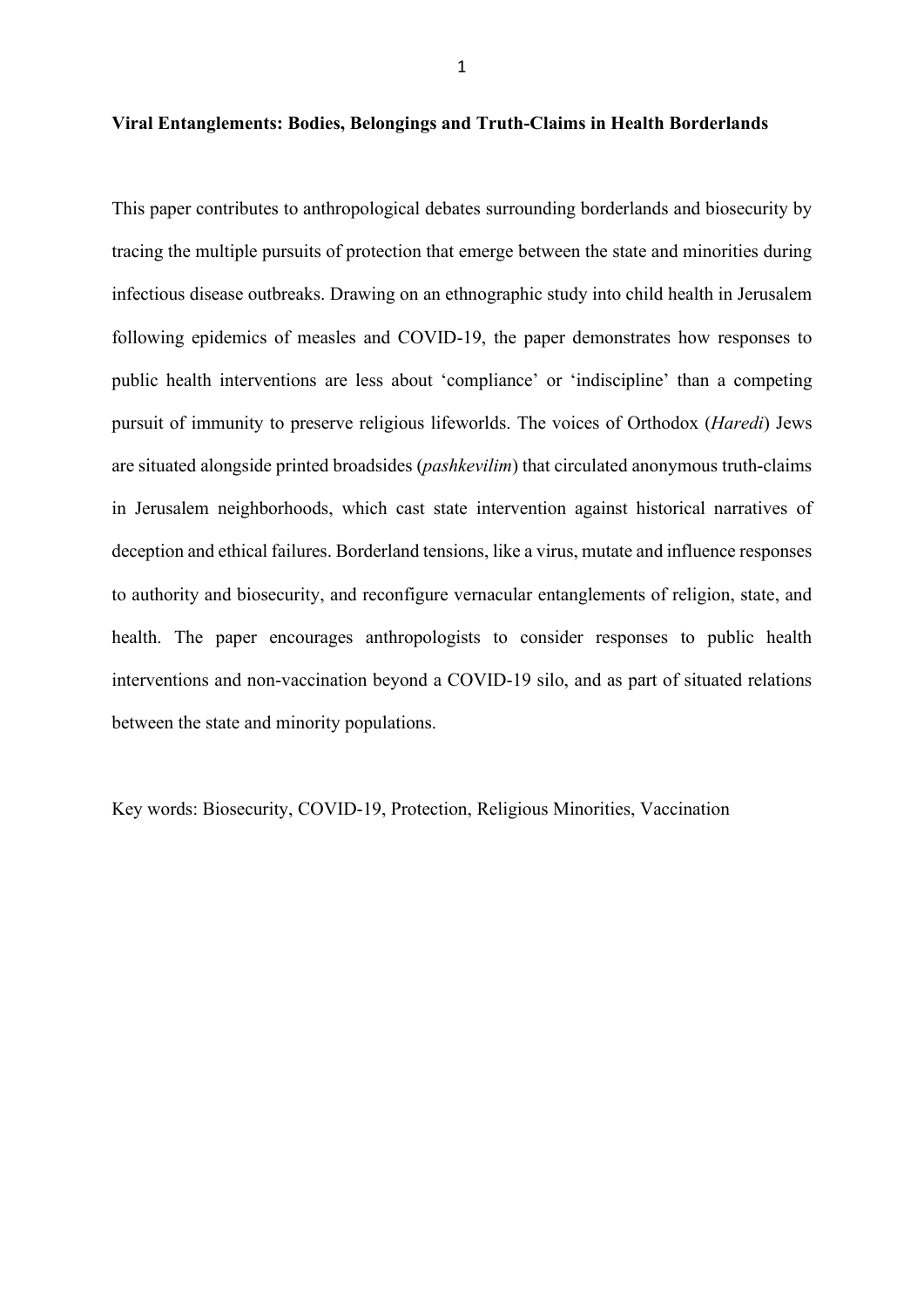Anthropologists have critiqued borderlands and biosecurity regimes as fluid sites where the reach of the state is implemented through unprecedented controls – and often with the force of discursive authority (Briggs 2004, 2005; Briggs and Nichter 2009). Building on these debates, I argue that epidemic outbreaks offer an opportunity to examine how health borderlands are invested with multiple notions of protection, which are rendered visible by biosecurity regimes imposed during public health emergencies. Whereas anthropologists have framed health borderlands as spaces where care is conceived in diverse ways (cf. Mattingly 2010), my interest is in how ideas of health protection are conveyed with discursive authority. In what follows I chart how disputes over the preservation of life are fielded by biosecurity regimes and religious lifeworlds, and become deployed through mediums of health communication.

Drawing on an ethnographic study into child health in Jerusalem following outbreaks of measles and COVID-19, I demonstrate how vaccination points to anxieties over state intervention and governance as part of a pursuit of immunity and self-protection. I situate the voices of religiously Orthodox Jews in dialogue with print cultures that circulated anonymous truth-claims in Jerusalem neighborhoods. Together, they framed state intervention against the backdrop of historical acts of deception, ethical failings, and threats to life. Biosecurity regimes that emerged with the coronavirus pandemic re-configured viral entanglements of religion, health and state, and borderland tensions, like a virus, mutated to shape responses to authority.

Jerusalem offers an insight into how a region serves as a center of state governance and religiosity, but on the other hand, a contested space that raises implications for how authority is perceived and fielded. <sup>1</sup> My ethnography captures how the pursuit of public health control over a frontier zone had been transformed by the coronavirus pandemic, incorporating private domains, and producing increasingly defencive responses. To view responses to public health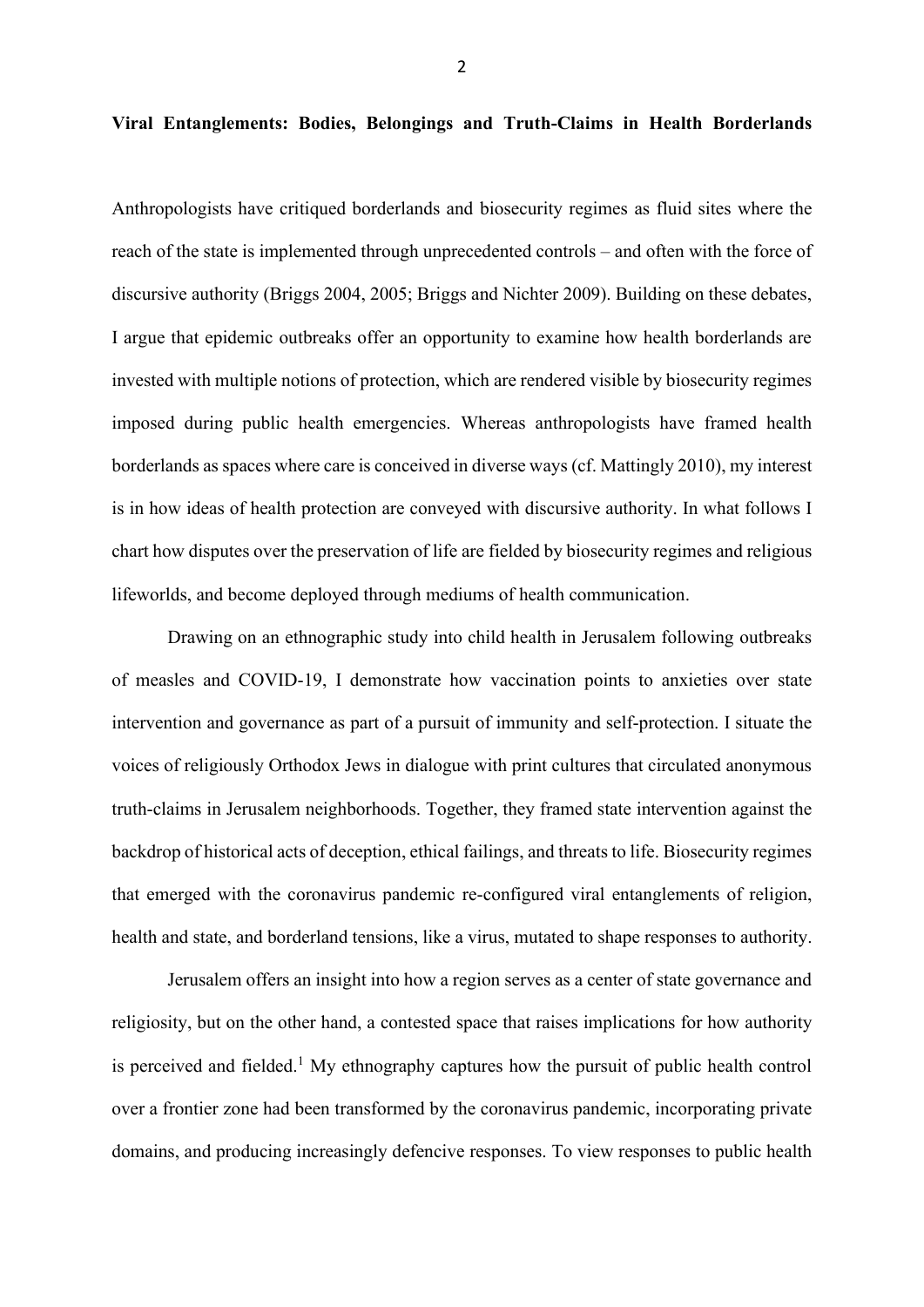interventions and control measures in a COVID-19 silo, I suggest, fails to account for the full cultural politics of protection that have emerged with viral entanglements of power and piety in borderland spaces.

### *Protecting the 'Jewish State'*

When signs of the coronavirus pandemic began to emerge around the world in January 2020, public health responses soon followed that were politically and socially situated. Governments sought to control rising infection rates through public restrictions that ranged from being heavyhanded to laissez-faire. Public health and media discourse, too, began to circulate images of non-compliance with the new measures. The need to contain unruly populations as much as disease was deployed through the definitive discourse of immunity (Foucault 2006; Esposito 2015), and 'outbreak narratives' conveyed responsibility and blame with the force of communicative authority (Briggs 2005; Wald 2008; Xun and Gilman 2021).

From Jerusalem to New York and London, I noticed a common thread of news reports that homogenized a so-called 'ultra-Orthodox' Jewish minority as being non-compliant with – if not obstinate to – public health control measures. Members of this minority, however, perceive themselves as Haredi, meaning God-fearing. This term situates adherents in a cosmology of bodily governance that maintains not only prescriptions around health and bodily care but also a preference to remain 'immune' from any influence that is positioned as external to the group (Kasstan 2019). <sup>2</sup> Haredi Jews can be distinguished from Orthodox Jews by stringencies in observance of religious law (*halachah*), as well as avoidance of secular education and professional training, which signals a preference for select and carefully managed encounters with the non-Haredi world – including healthcare. I began to wonder how this apparent issue of compliance with protective measures was colored by the conceptual gap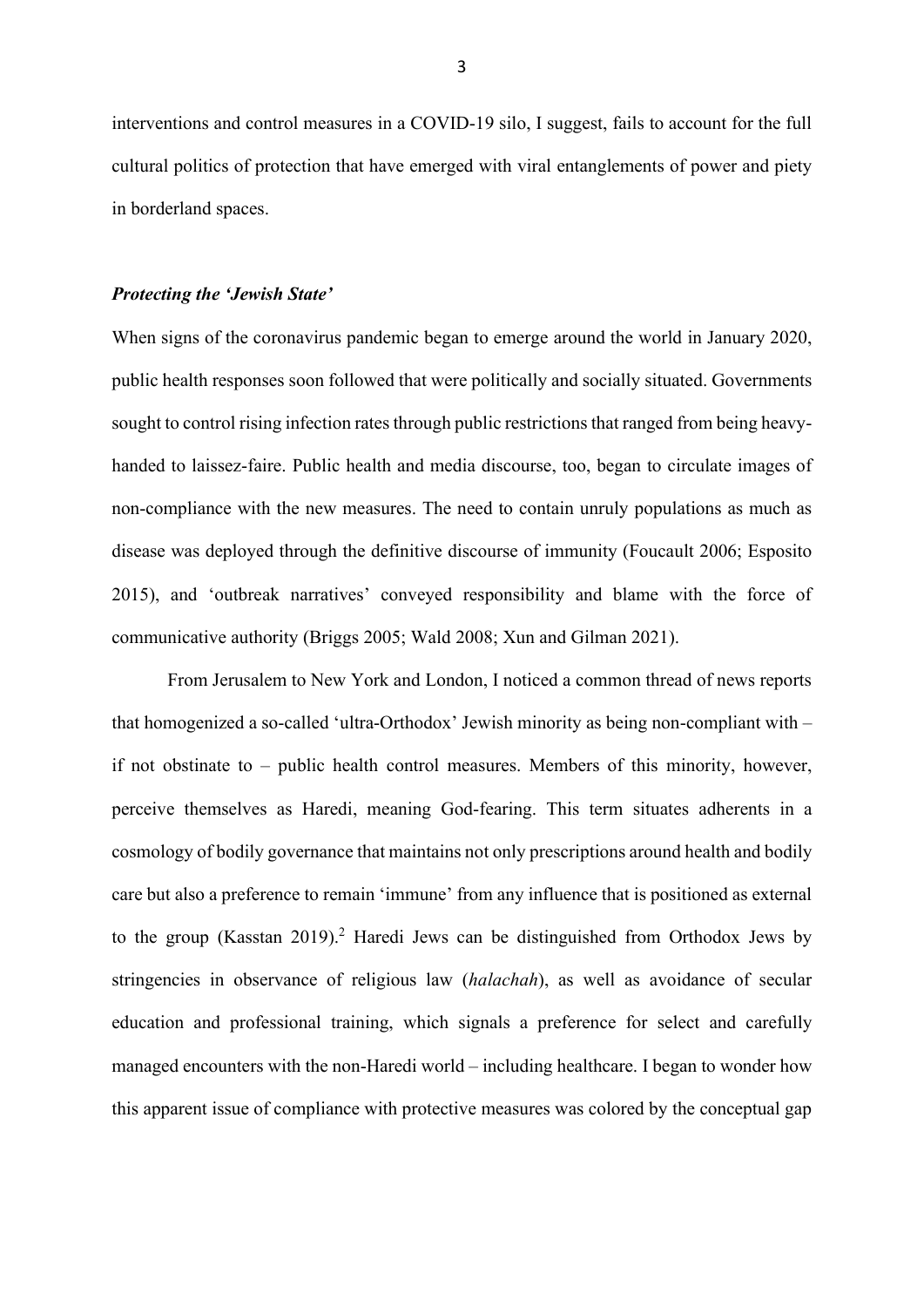between etic representations of Orthodox lifeworlds on the one hand, and emic selfrepresentations on the other.

In Israel, hegemonic media representations framed a defiant ultra-Orthodox minority as a threat to the success of an early nation-wide closure to protect the 'Jewish State.'<sup>3</sup> This intervention raised unprecedented implications for religious observance. When some rabbinic authorities refused to close institutes for male learning and synagogues, collective immunity was cast as being undermined by a self-protective minority intent on maintaining another kind of immunity from intervention. During the first lockdown (March-April 2020), responsibility for enforcing public health control measures in these neighbourhoods was handed to the military, the Israeli Defense Forces. Yet Haredi Jews in Israel are exempt from compulsory military service (Stadler 2009), and attempts by nationalist parties to enforce a 'Haredi draft' have emerged as a key issue in recent elections. COVID-19, then, became a flashpoint in a long running state-minority tension, and enforcement of public health measures became a powerful sign of the state imprinting its authority over the margins (cf. Das and Poole 2004).

The so-called 'ideological disobedience' of Haredi Jews was blamed in Israeli media for soaring infection rates (Jeffay 2020). That perceived 'disobedience' and 'indiscipline' led to attempts to instil a state of compliance through force, with state intervention portrayed and paralleled in terms of historical violence. Suboptimal coronavirus vaccination coverage among Haredim has since been recorded (Gorelik and Edelstein 2021). Minority-state relations are historically-contingent (Mahmood 2015), and a pattern emerged in which public ideas interacted with public health to reinforce prejudice against Haredi Jews. Anthropologists should, however, be careful not to look at the issues surrounding the coronavirus pandemic in a silo. The pandemic arrived on the heels of the 2018-19 global measles outbreaks, in which Haredi Jews were implicated in the US and in which Israel experienced its highest rates of measles in a quarter century (Stein-Zamir and Levine 2021). It became increasingly clear to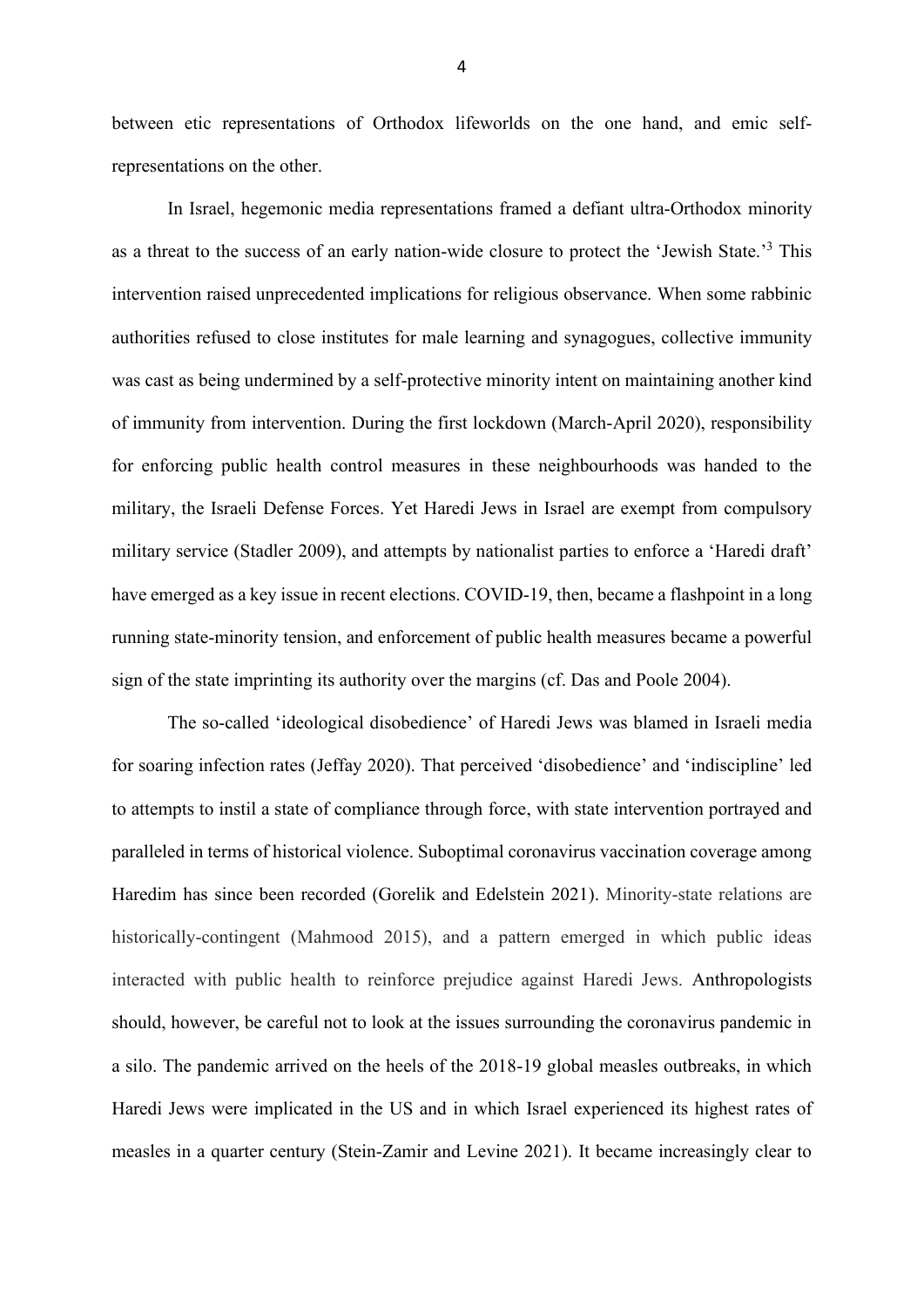me that many parallels could be drawn between the responses and rhetoric surrounding infectious diseases and minority groups. Vaccination served as a particular site where tensions of trust were performed.

The importance of protecting health and remaining self-protective has inspired anthropologists to explore how healthcare is managed as a site where forms of medical and religious authority intersect. In Israel, anthropologists have explored how rabbinic interventions in clinical encounters give rise to 'kosher medicine' as a 'local mode of medical care,' which is premised on a 'growing tendency to think of medical interventions as imperative for observing God's commandments' (Ivry 2010: 663). This integration of biomedicine and religion is especially apparent for reproductive technologies, which shape how religious Jews actualize and interpret the commandment to 'be fruitful and multiply' (Ivry 2009; Kahn 2006; Taragin-Zeller 2021). Yet, I suggest that an analytical departure is required to examine how public health programs engender responses that are versed in opposing narratives of protection. Ideas of protection are not always projected in line with religious or medical opinion (Kasstan 2021a), but rather truth-claims regarding the transparency and trust of state institutions, which are embedded in minority dynamics. I frame the above pandemic events within critiques of borderlands and biosecurity, before delving into the discursive contests over protecting life that arose following outbreaks of measles and amidst the coronavirus pandemic.

#### *Borderlands, biosecurity, and disputes over authority*

Anthropologists position borderlands as socio-spatial sites for enacting authority and sovereignty, premised upon modes of inclusion and exclusion that seize the body of Others as a locus of threat (Alveraz 1995; Napolitano, Luz and Stadler 2015; Merli 2008; Stadler 2020). As geographical, political and social points of encounter, borderlands have traditionally been conceived as spaces where 'rules are disputed and authority is confronted' (Wilson and Donnan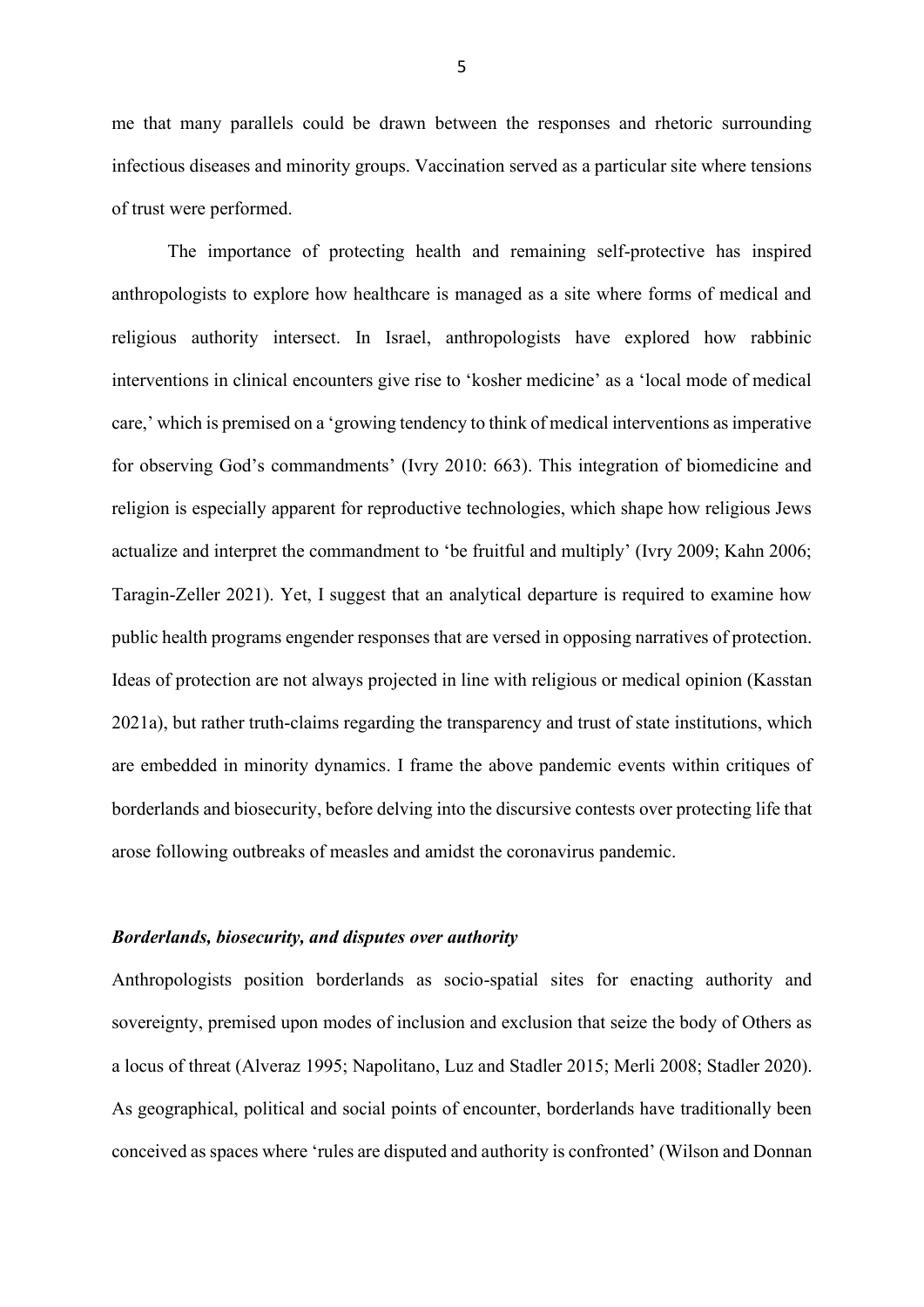2006: 116; Scott 2009). Contemporary concerns with biosecurity, however, have provoked productive shifts in how borderlands are conceived by scholars, as the quest for protection situates risk as ubiquitous, and as having the potential to be diffused within the body politic rather than stationed at its boundaries or border zones. Biosecurity entails more than drawing borderlines of separation between 'diseased' and 'healthy' life; it entails a re-conception of the borderland as constituting 'a mutable disease environment' (Hinchcliffe et al. 2012: 532). Biosecurity, then, demands 'a more flexible topological conception of spatiality that embraces the fluidity of pharmaceuticals, microbes, and humans' (Chuengsatiansup and Limsawart 2019). Biosecurity, too, produces discursive authority over events, threats, and intervention that are far from neutral or value-free (Briggs 2004, 2005). The bodies of Others, especially migrants and minorities, continue to be perceived as vectors of risk targeted for control as part of security narratives (Chuengsatiansup and Limsawart 2019; Parkhurst 2020).

Borderlands are key sites for what Michel Foucault (2006) would term 'governmentality,' meaning the forms of discipline that are applied over individuals and populations to produce and re-produce governable subjects. Driving Foucauldian notions of governance forward, political philosopher Roberto Esposito (2015) takes immunity as contemporary framework through which states preserve collective life and deploy governance. Immunitary reactions are fielded at the margin where constructions of 'internal' and 'external' meet (Esposito 2015). While immunity is a tactic for preserving social and political life at the level of the body politic, it is also sought in the form of self-protection from intervention and interference among minority groups seeking to preserve their lifeworlds (Kasstan 2019). The uncompromising pursuit of immunity, Esposito (2015) notes, can have the effect of an autoimmune response – of negating life itself. This consequence has become especially visible during the coronavirus pandemic.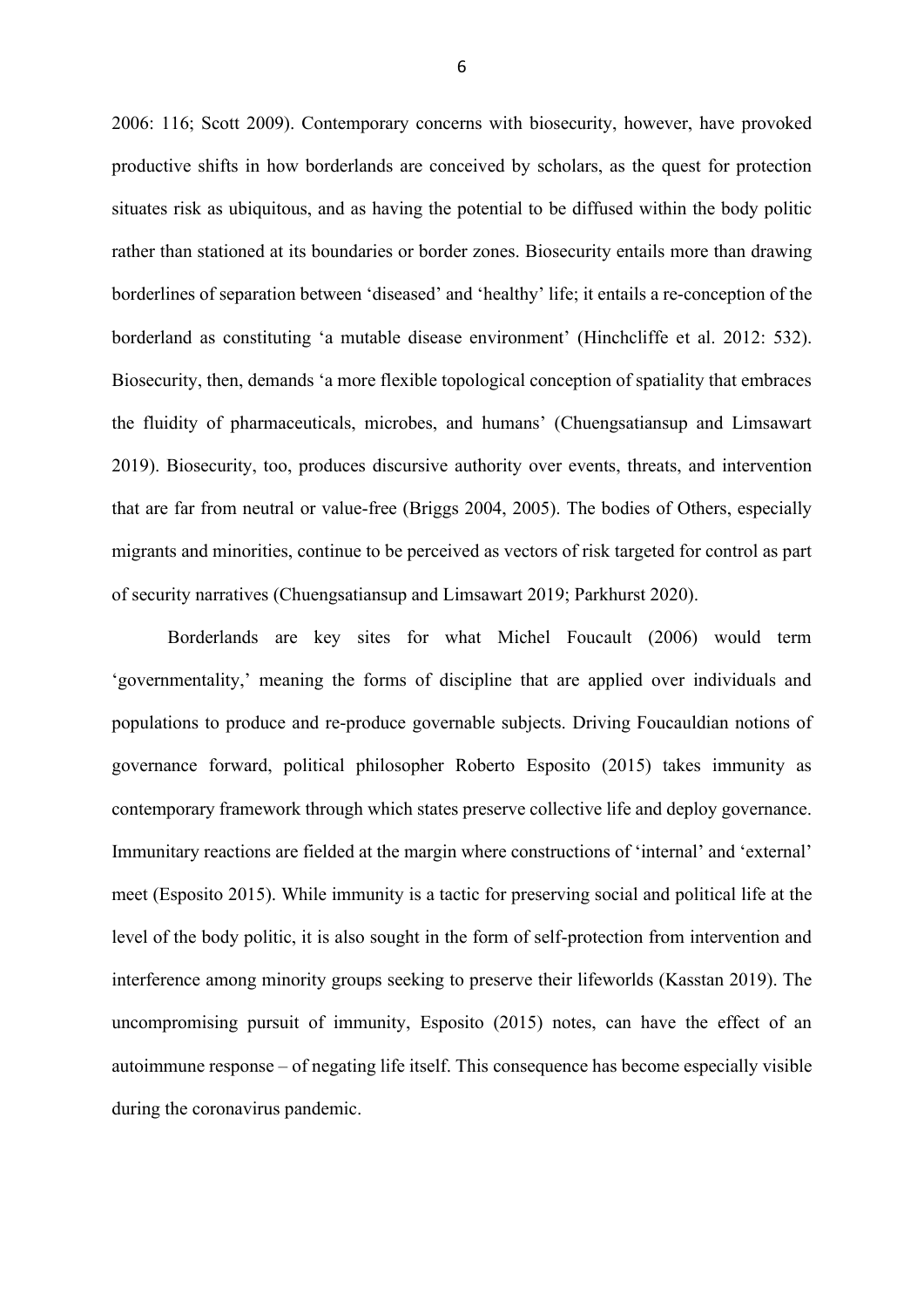My focus lies in the conflicting definitions of protection that are fielded within health borderlands, where biosecurity is perceived as a revival of authority over minorities. Borderlands produce truth-claims that narrate anxieties and disputes over the preservation of life in historically-situated ways. Looking at infectious disease outbreaks in the context of minority-state and religion-state tensions can illustrate how new public health regimes are perceived and situated in historical frames of reference. My approach signals how 'viral entanglements' of religion, health and state emerge amidst performances of, and disputes over, discursive authority in borderland settings. In what follows, I draw ethnographic work with a transnational Jewish minority to illustrate how notions of immunity and protection (both biological and social, individual and collective) configure responses to public health interventions and control measures at the margins of the state.

# **Methods**

To illustrate how public health emergencies reveal multiple ideas of immunity between health services and religiously Orthodox minorities, I sought to produce an immersive ethnography of child health among religious families in Jerusalem following the 2018-19 measles outbreaks. Within months of my fieldwork beginning in winter 2019, however, strict public health control measures were swiftly imposed in response to the unfolding coronavirus pandemic. In March 2020, fieldwork had to be immediately terminated. I had conducted 21 semi-structured interviews and ethnographic research in family homes, public health events, and learning halls for married men (*kollelim*) by the time the first 'lockdown' was imposed. I then conducted follow-up discussions and met with a further four families over telephone and Zoom. The particulars are described in more detail below.

As virtual ethnography was the only form of data collection permitted for much of 2020 until Spring 2021, I oriented analytical attention towards public and public health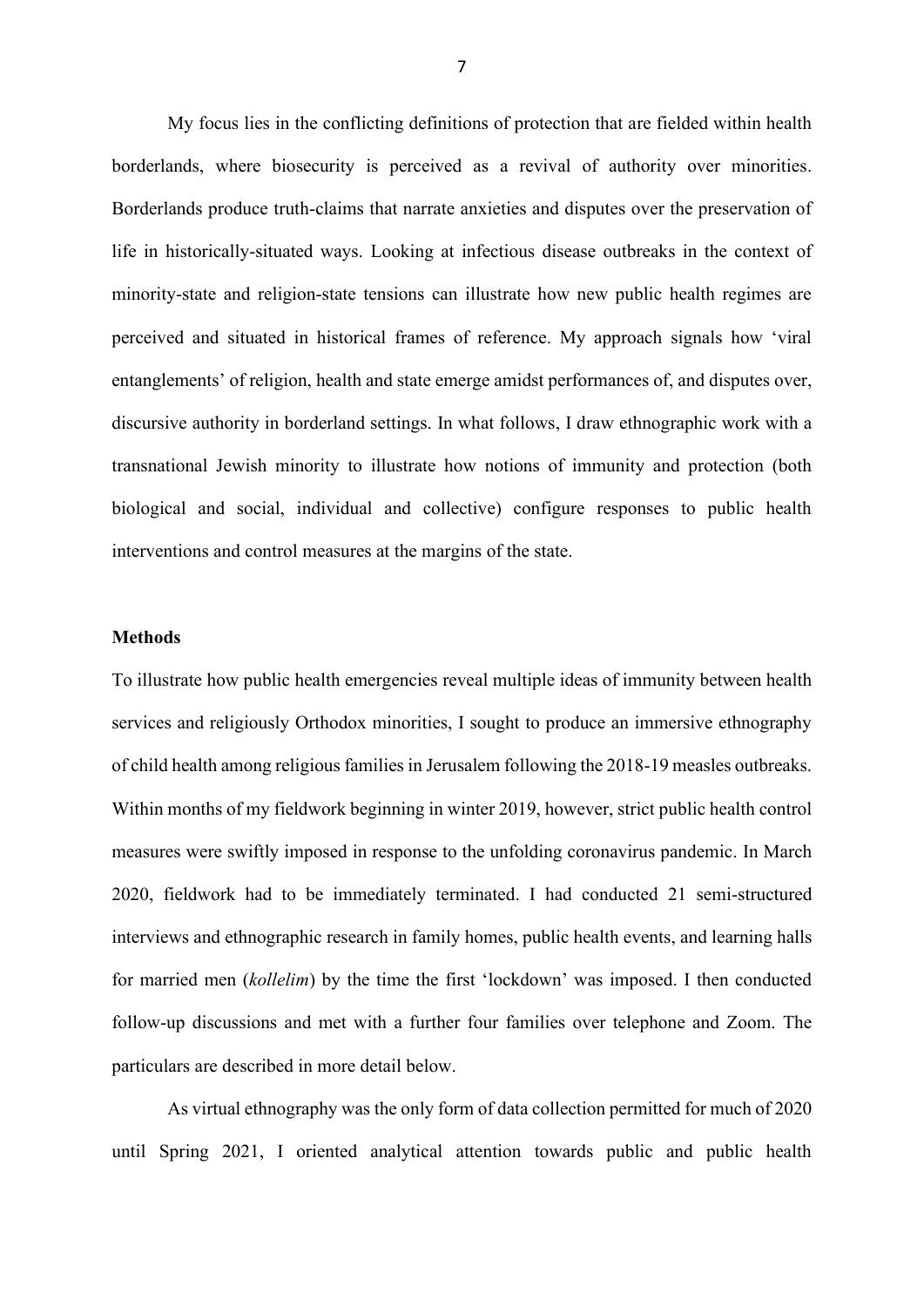representations of Haredi Jews and the responses put forward by Haredim themselves. Media sources portrayed Haredi Jews as 'non-compliant' with coronavirus control measures, but I found these representations to be contiguous with the rhetoric that surfaced amidst the 2018- 19 global measles outbreaks (Kasstan 2020). I became interested in drawing out the discursive continuities between ethnographic material and the printed and virtual data, in order to examine how truth-claims circulated.

In the Haredi world, religious authorities view the internet as 'more dangerous to Jewish continuity than the Holocaust' (Fader 2020: 6). Rather than outright opposition among Haredim, there is, in reality, a cautious and selective engagement with the internet and digital media, and the Haredi press sector has flourished in print and online (Campbell and Golan 2011). Following the example of anthropologists who engage with print material as a resource for understanding cultural change among Haredi Jews (Fader and Berger 2020; Stadler 2009), I began to examine public broadsheets known in Yiddish as *pashkevilim*. *Pashkevilim* display public warnings, including decrees on technology or opposition to the Israeli state and military service (Stadler 2009). By lending anonymity to the authors, *pashkevilim* also reveal political dissent and address issues that may otherwise be taboo (Kravel-Tovi 2020). I focused attention on how *pashkevilim* offered subversive responses to the government coronavirus vaccination program as a new flashpoint in minority-state relations and the cultural politics of COVID-19.

### *People and particulars*

The parents I met all came to Jerusalem as part of a religious awakening and commitment to living in accordance with a higher standard of Jewish observance than they were raised with. These Jewish 'returnees' are considered *ba'alei teshuvah* ('masters of repentance') in Hebrew and came to Israel under the 'Law of Return.'<sup>4</sup> The people I met formed part of Jerusalem's

8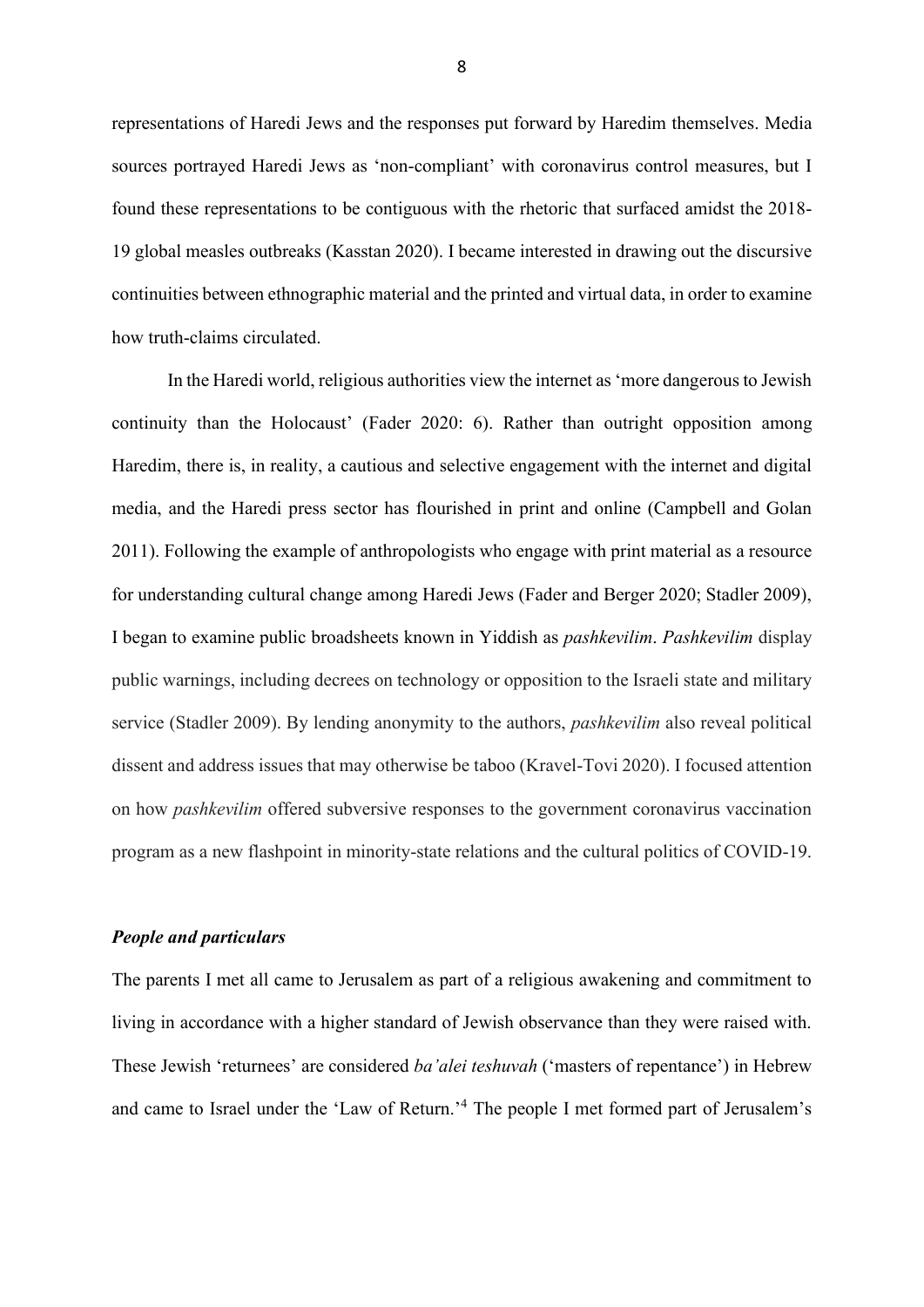large contingent of Orthodox and Haredi Jews, and hence were positioned in the demographic and cultural struggle over what the 'Jewish State' of Israel means, as I go on to illustrate.<sup>5</sup>

Religiously Orthodox Jews form a 'global religious network' which is characterized by the circulation of knowledge pertaining to health and family-making (Taragin-Zeller and Kasstan 2020). My interest in working with religious Jews who made the decision to live in Israel was to understand whether and how ideas of vaccination circulated among Orthodox and Haredi networks amidst the global measles outbreaks of 2018-19. The majority of participants had migrated from North America (eighteen), and to a lesser extent the UK, Canada and South Africa, and held cultural capital as English-speaking Ashkenazi Jews.

I was able to approach participants through past ethnographic engagement with Haredi Jews and snowball sampling techniques. Interviews were recorded using a digital audio recording device, when permission was granted, and detailed notes recorded. Recordings from interviews and participant observations in the field were transcribed verbatim, and analyzed based on emerging themes. To protect the identities of interview participants, I have replaced their names with pseudonyms.

# **Viral transmission of truth-claims**

Though it is just a stone's throw away from Jerusalem's central market and tram line, the Mea She'arim neighborhood constitutes a margin of the state in its own right, and it is self-protective against external influences or social contagions.<sup>6</sup> A large sign addresses visitors, in both Hebrew and English, 'To women & girls who pass through our neighborhood we beg you with all our hearts, please do not pass through our neighborhood in immodest clothes.' It is an area known for being home to the most stringent of Haredi Jewish circles, with a multitude of religious dynasties living amidst the stone dwellings and narrow streets. Palestinian flags can be seen spray-painted onto stone, offering visual contestations of authority in a disputed space.

9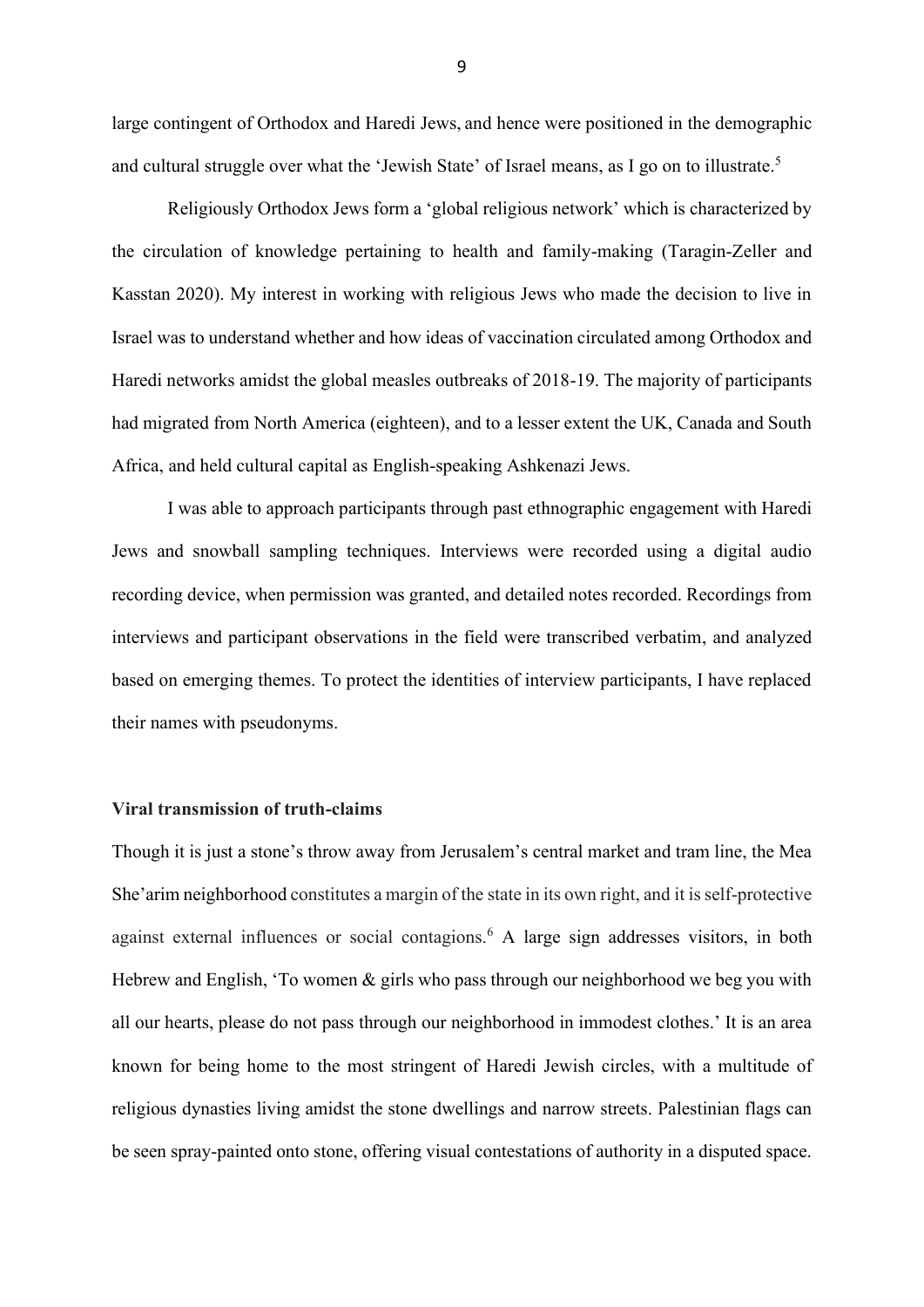In October 2019, a few months before the coronavirus pandemic emerged, I walked to Mea She'arim and stepped into one of the neighborhood's many bookshops to ask whether they had any material on child health and vaccinations. Avsholom, an elder from South Africa, responded immediately, "there is nothing written because there's nothing to discuss – the *holochoh* is that vaccinations are *pikuach nefesh* and important to protect our health." Meaning the preservation or protection of life*, pikuach nefesh* is a Jewish legal code that overrides virtually any other commandment, and Avsholom was asserting that vaccines were accepted as a vehicle to fulfil that uncompromising law. "Yes in theory," I answered, "but is there anything written on what you've just said?" With quick wit and a smile, he responded, "Yes, I just authored it." Turning to an American colleague, Avsholom shouted, "Have we got anything on the "vaccine *controversy?"* which I emphasise to showcase that there was another element to the philosophical answer he gave me a moment earlier. "If you want to talk to somebody about vaccinations, then speak to my daughter. She refuses to have her first child vaccinated because she's worried it changes their behaviour and personality." The encounter was a striking shift from what was presented as a definitive legal position on vaccination, to individual decisions of non-vaccination that flag contestations over 'authoritative knowledge' (cf. Jordan 1997) over protection.

Routine childhood vaccinations in Israel are usually delivered in maternity and infant care clinics (*tipot halav,* drops of milk) free of charge, and Israel's Ministry of Health is unequivocal in its position that 'immunization means protection.'<sup>7</sup> Haredi Jews, however, have historically had suboptimal vaccination coverage, leading to outbreaks of preventable diseases (Stein-Zamir et al. 2009), as is the case in Britain and the USA. While non-vaccination is attributed to inconvenient services and a dearth of confidence, it is important to note that there can be a particular reluctance to engage with public health services among more stringent Haredi Jewish networks who reject Zionism and do not recognise the authority of the State of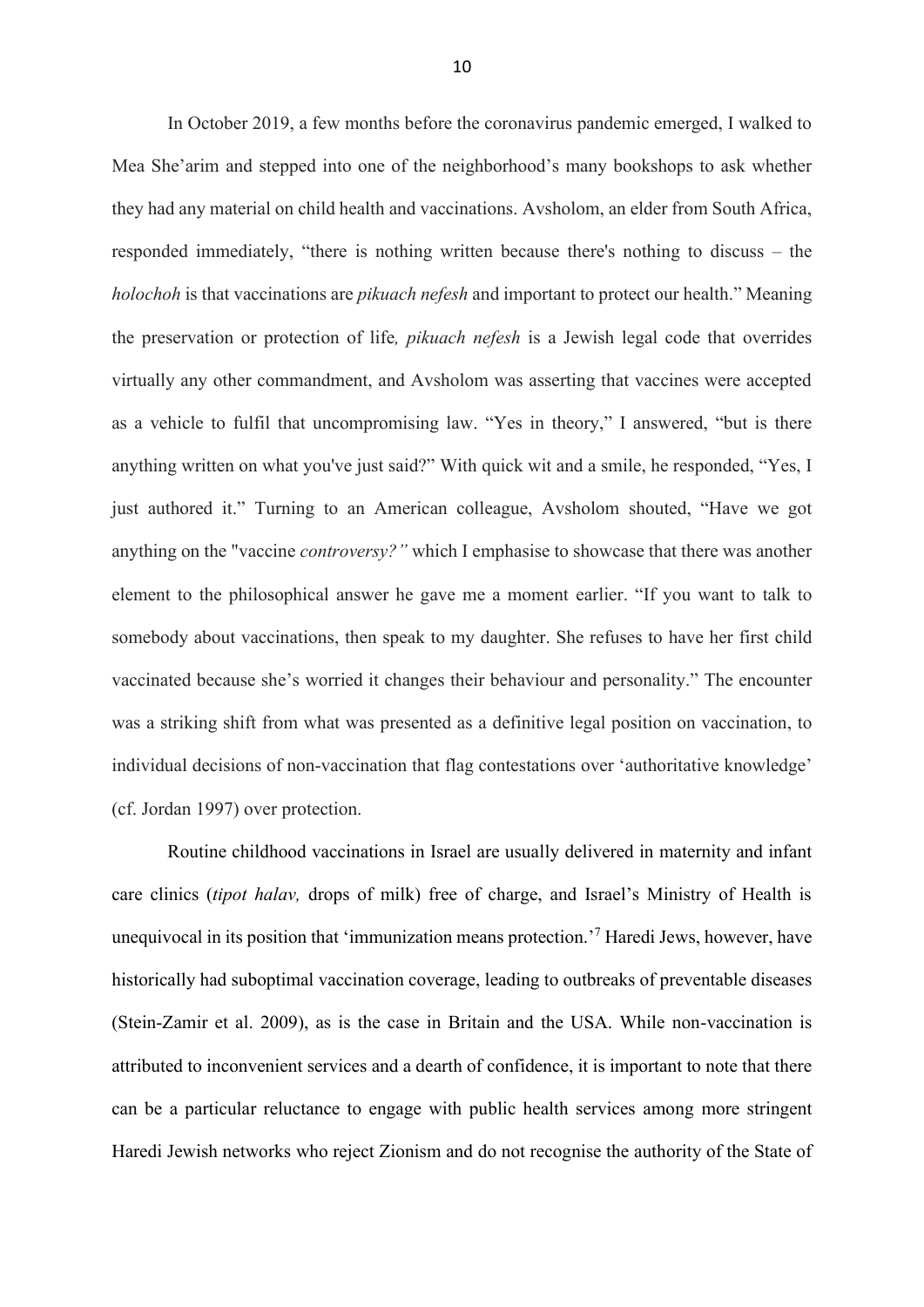Israel. During past measles outbreaks, vaccination teams were 'disguised' 'so they could gain access to institutions that did not wish to be seen as obtaining services from official state bodies' (Stein-Zamir et al., 2008). Such tensions illustrate how vaccines serve as a particular point for understanding and reconciling pursuits of protection.

The conflict between philosophy and practice that Avshalom raised had emerged in many discussions with parents, and I want to draw attention to the discursive references made between vaccination and past narratives of state conduct and deception. Born to Russian émigré parents, Chani (age 35) grew up in the US and moved to Jerusalem from New York after "returning" to Judaism. We first met in January 2020, before public health control measures were enforced to quell the spread of the coronavirus, and later spoke remotely when public health restrictions were in place. Chani described how she accepted vaccinations as a safe way to protect her growing family, and as a tenet of preserving life, but she added, 'at the same time, I do believe that there are kids who don't have good reactions to vaccines.' Over the course of our conversations, she expressed conflict about accepting authority without question. I found that Jewish parents such as Chani drew on historical examples of public health failures to voice truth-claims around vaccine safety and the need for vigilance when accepting public health information that is not perceived to acknowledge risk:

In the 50s, in America, they had something  $[DES]^8$  that apparently was widespread and women were taking this drug to prevent miscarriage, but it was causing harm to women. My mother-in-law's sister is like a sufferer of this, because my motherin-law's mother was taking this anti-miscarriage pill, which turned out to be [dangerous], so yeah, it does happen.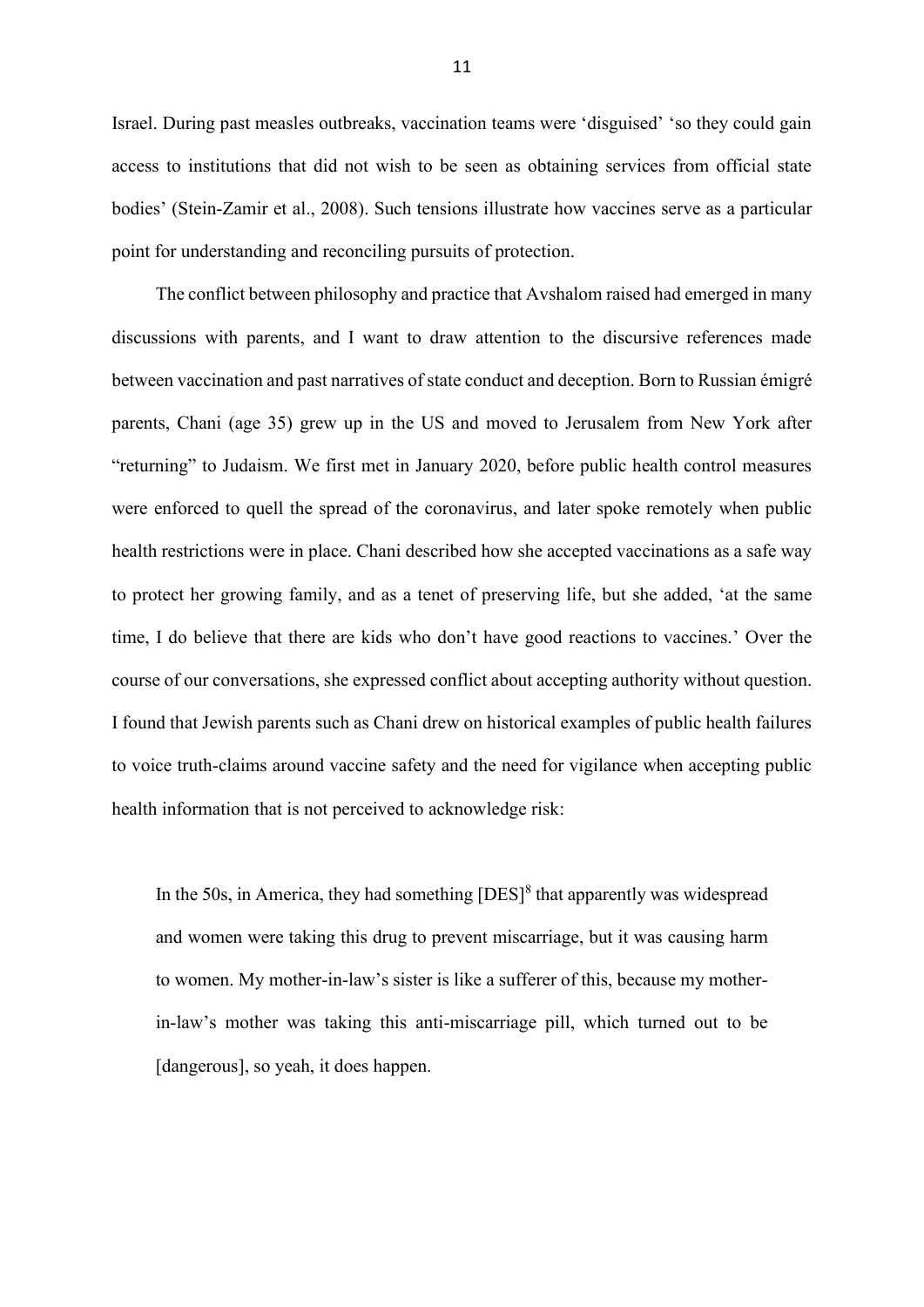Not confined to the example of medicine and gender in the USA, Chani went on to reference the 'Yemenite Children Affair' in Israel as a reason to be informed about both the protective and risk-realities of vaccination:

There's a side of Israel's history that is dark, for example, you know this whole story with the Yemenite babies, and the Palestinians in 1948. We need to know both sides, so the same thing, I feel that if you're going to have something saying, 'you should get vaccinated,' there needs to be some acknowledgement that it might not be for everybody. That it could have [risks] in a very rare situation, but given the number, what's the likelihood of getting a vaccine injury? I don't know. I'm just saying that there's not an acknowledgement of that in any information I see about vaccine safety. Not only is it not addressed, it's not even acknowledged. I don't think this is the case so much with these current shots, but I do hear, like, they haven't been around so long to really see the effects.

Amidst worsening conditions for Mizrahi Jews in the Middle East and North Africa following the establishment of the State of Israel in 1948, mass migration to Israel took place. The migrants included 50,000 Yemenite Jews. Placed in peripheral transit camps (*ma'abrot*) with substandard hygiene facilities, scores of children became sick and were transferred to hospitals without parental oversight (Weiss 2001).<sup>9</sup> Allegations arose that medical professionals and the state were colluding to certify Yemenite children as dead and put them up for adoption with Shoah survivors in the USA (Weiss 2001). While Chani, at the age of 35, did not have lived knowledge of these events, they were nonetheless mobilized as historical evidence to raise doubt about the transparency of public health programs and state oversight of vaccination safety.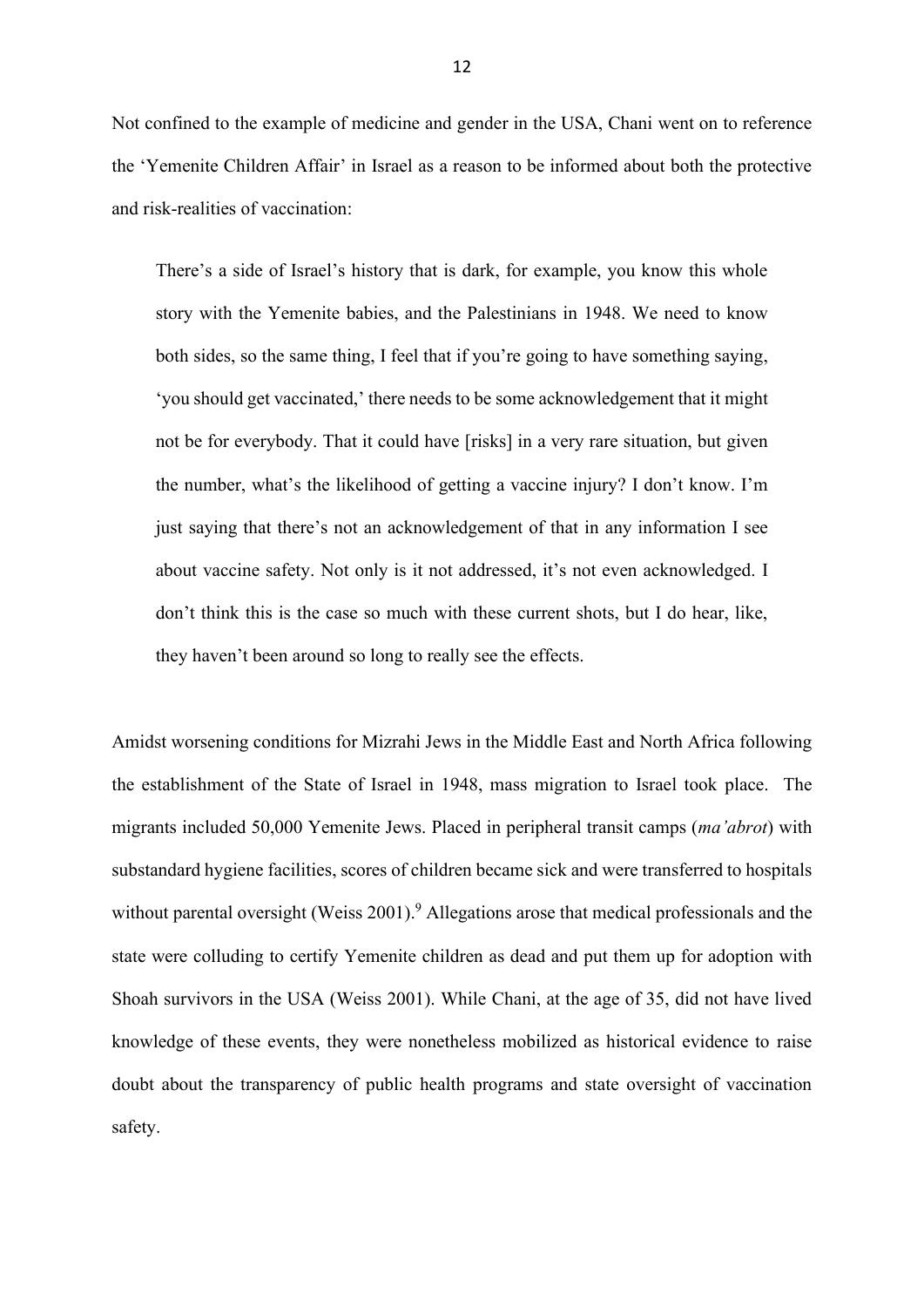Elder parents, however, drew on their lived knowledge of shifts in public health logics to underscore vaccine caution. Meyer, a father in his fifties, sat with me in a Mea She'arim synagogue and noted how his age made him reflect on past failings vis-à-vis public safety:

People are killed or die because of medical mistakes. So we're willing to ask, "is this really safe?" Not just to necessarily trust, blindly. Do these people [public health services] know what they're doing? I'm old enough to remember when asbestos was pulled out of buildings everywhere. So, somebody at some point says, asbestos is 'fine,' and they were finding out it's not fine.

In making an implicit link between the formerly widespread use of asbestos and the routinization of vaccination, Meyer indicates how trust in public health and policy-makers to make responsible decisions around public safety requires a long-term view. Malkie, another elder parent. held significant authority in her neighborhood, which bordered Mea Shearim, as a Rebbetzin (wife of a rabbi). An elder woman in her seventies, Malkie portrayed vaccines as enmeshing the secular and profane, Godly and un-Godly, or 'pure' and 'dangerous' (Douglas 2002; also Whitmarsh and Roberts 2016) – due to the pharmaceutical production of vaccines that made them potent to human health:

Vaccination is like a Torah idea. The initial idea is not a bad idea, it's a good idea, but because of peoples' greed it is poisonous to vaccination. Materials are added to lengthen the life of vaccines and those are harmful to the body, those are the substances that I am anti. *Hashem* [God] created man in his image, but there are animal sources in vaccines that can change the DNA of humans. I wish I could tell *frum* [Yiddish, pious] people that it's *pikuach nefesh* not to vaccinate.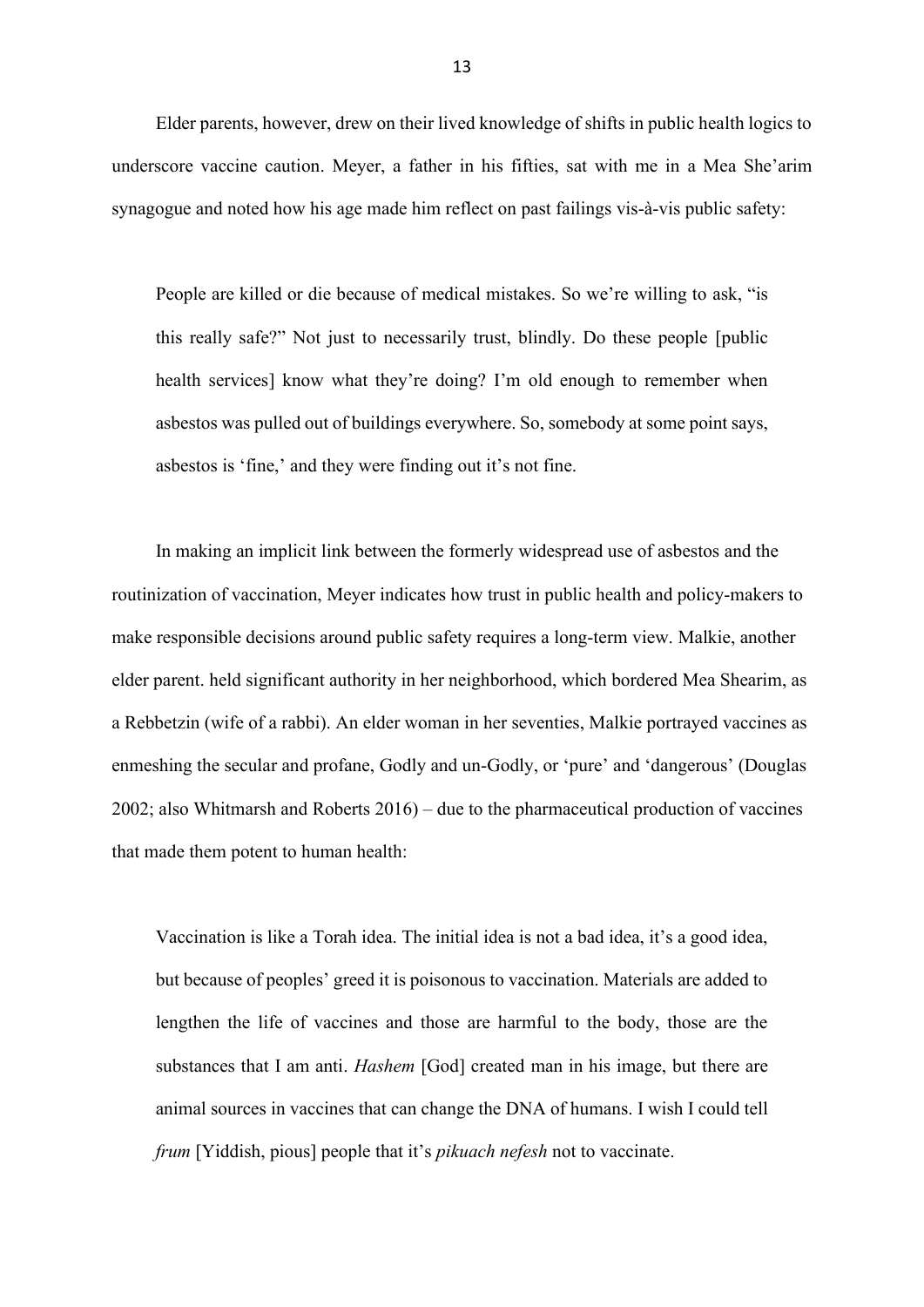Malkie mobilized her 'authoritative knowledge' as a Rebbetzin to assert that vaccines were forbidden from a position of Jewish law, based on the concern that vaccination punctuates and permeates bodily boundaries, especially those cultured on animal cell-lines (see Landecker 2007). Bodies then needed to be protected from harmful intervention and the disruption of seemingly secure categories of self and non-self (cf. Shildrick 2002; Haraway 1981).

The moral logics put forward by Meyer and Malkie illustrate how ethical failings and issues in public health 'over-extend' into outright opposition to vaccines (Sobo 2021). In other words, vaccine decisions are not simply influenced by 'rumors' or 'conspiracy.' Vaccine safety questions and concerns stem in large part from feelings that parents and people are being deceived by public health institutions (see Casiday 2007). These senses of deception are in turn connected to entrenched minority-state tensions.

## *Public warnings*

More than a year later, in a very different period of health governance, public conversations around vaccination in Jerusalem had shifted from childhood vaccinations to the COVID-19 vaccine program. While walking through Mea She'arim in early January 2021, I stopped to read the *pashkevilim.* One public warning, in particular, caught my attention for its mobilization of historical rhetoric when voicing anonymous opposition to the public health control measures (Figure 1):

Kastner: "Run to the trains." Did you hear about the Shoah in Hungary?! A Jew by the name of Kastner declared: "Run to the trains! The Germans promised us a retreat [deceivingly]." Hundreds of thousands who were tempted, rushed and ran to the trains instead arrived at death camps and ended their lives in gas chambers.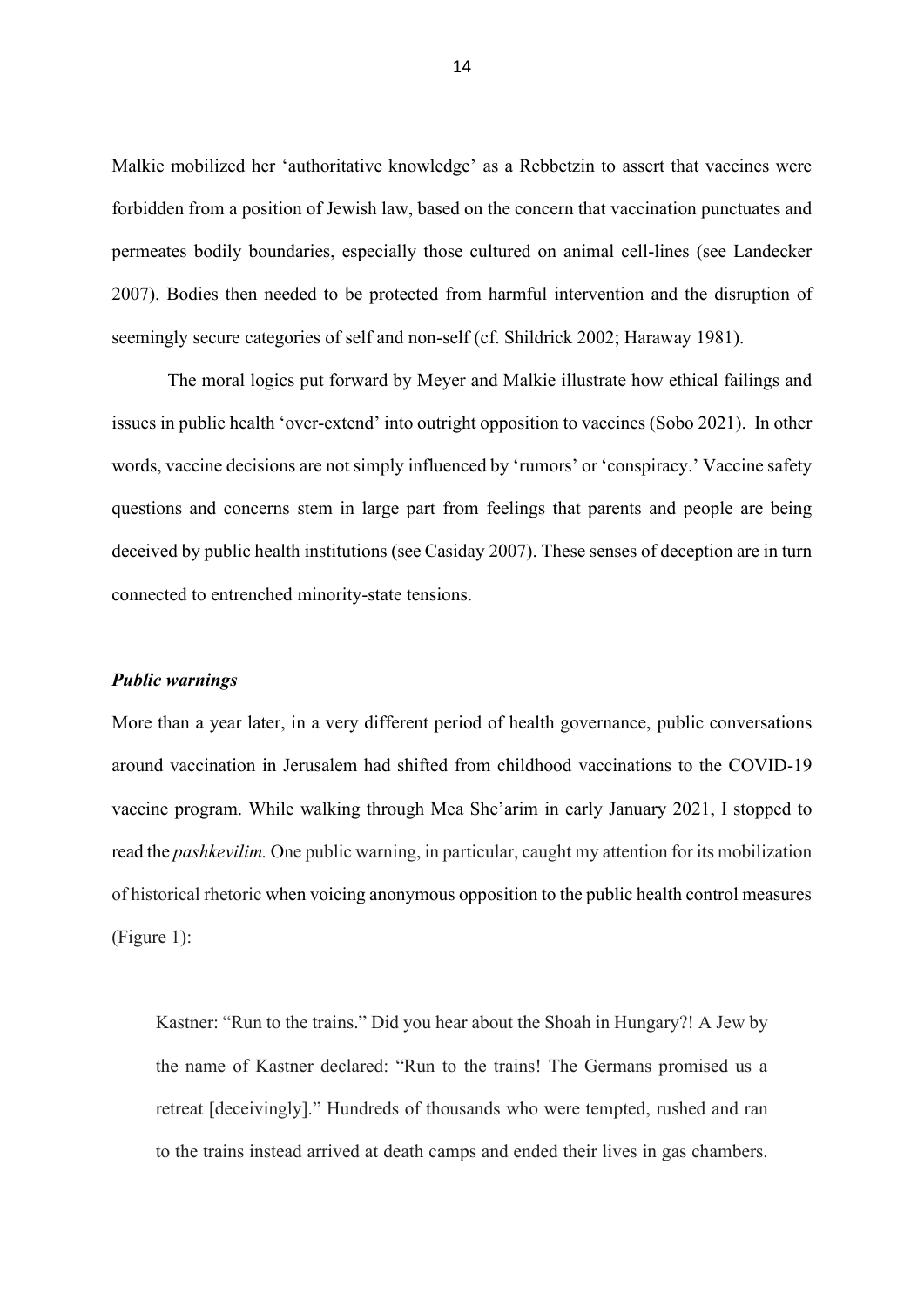The smart ones that waited and hid survived. Rabbi Yehuda Ze'ev Liebowitz said: "Another Shoah will come, [they] will also think it is a retreat..." Jews, open your eyes! Wait! Why hurry?! The *goyim* [pejorative, non-Jews] will be vaccinated first. [...] So why run? Wait!!

The public warning references Rudolf Israel Kastner, a Hungarian Jew with a disputed reputation for his activism in Nazi-occupied Hungary during the Shoah. While celebrated for having negotiated for the transfer of 1,700 Jews from Hungary to Switzerland (via Bergen-Belsen Concentration Camp), including some of Kastner's family and associates, he was accused of not warning the 400,000 Jews of the fate that awaited them as they were deported from Hungary to Auschwitz – and thus propagating the process of deception that led to industrialized mass-murder.<sup>10</sup> Hence, the *pashkevil* framed the coronavirus vaccines as a program of public deception comparable to the Shoah, and being deceived into running to the vaccines would be just as catastrophic as 'running to the trains.'<sup>11</sup>

The rhetorical link between perceived deception surrounding coronavirus vaccines and the Nazi genocide is striking, and it underscores place of the Shoah as the central reference point in Haredi Judaism (Caplan 2002). It is an example of the circulation and 'conversion' of criticism of vaccination; while vaccines are a globalized technology, safety concerns arise at local-levels and transform into historically, politically religiously and socially-situated metaphors (Kasstan 2020b). The *pashkevil* and its content is what Ilana Gershon (2010: 290) would term a 'media ideology,' where persuasiveness of rhetoric and receptiveness is 'fundamentally influenced by local concepts of selves, relationships, and communication.' Public health control measures forge viral entanglements of religion, state and health, which are deployed through an authoritative and anonymous media ideology. History is revived to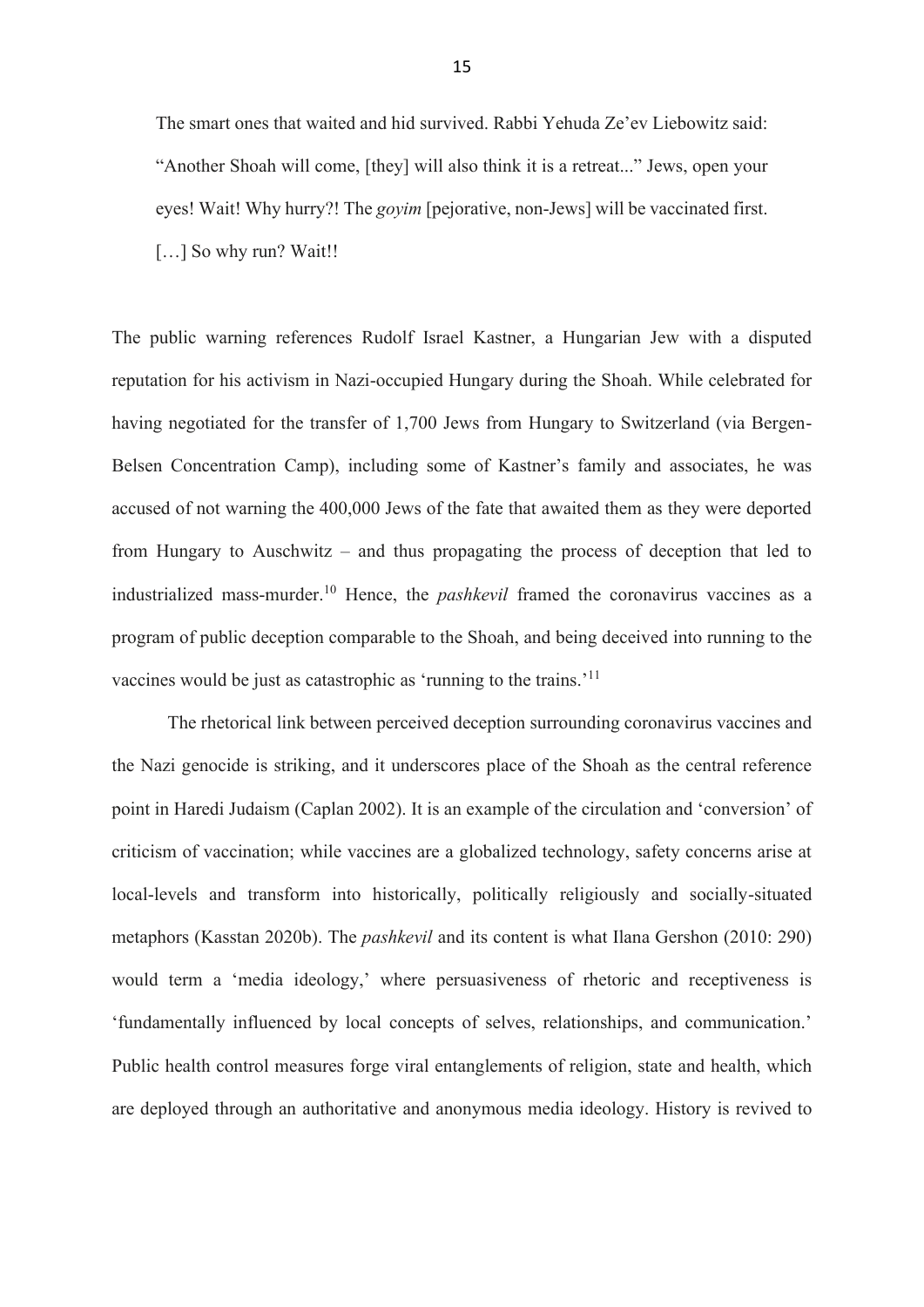communicate powerful truth-claims that promote self-protectionism over public health pursuits of protection from viral infection – in ways that demarcate opposing ideas of immunity.

The *pashkevil* accuses the government of deception about the coronavirus pandemic, and it alleges that the Israeli State is withholding information about the truth of vaccination safety. Its historical references also reveal how a global pandemic is followed by interpretations of public health logics. The truth-claims presented by US Jewish migrants, which I presented above, are continuous with the messages circulated in *pashkevilim* for Haredim who are raised with modern Hebrew as their first language. Multiple truth-claims around vaccination and protection then converge in this diverse and transnational religious lifeworld. Much as mass vaccination programs in rural Cameroon were resisted out of concern that the intervention was a tactic to threaten 'the region's most culturally valued resource – human fertility' (Feldman-Savelsberg et al. 2000: 160), in the Jerusalem borderlands, vernacular truth-claims signified how the social and religious continuity of the Haredi lifeworld was being targeted, under the guise of public health.

Figure 1: 'Run to the trains,' *pashkevil* in Mea She'arim, January 2021.

As I turned a street corner, another *pashkevil* described state enforcement of public health control measures and school closures as a 'brutal *pogrom*,' deliberately deploying the historical language of state-sanctioned violence and massacres against Jewish neighborhoods in Eastern and Central Europe. Such emic responses to public health interventions and control measures in Jerusalem signal how the Mea She'arim neighbourhood comprises a borderland for Haredi Jews who might not recognize or explicitly support the Zionist framework the State of Israel.

The Israeli Ministry of Health, too, attempted to assimilate its messaging into the Mea She'arim borderland. I noticed a poster that imitated the style of *pashkevilim*, but stood out in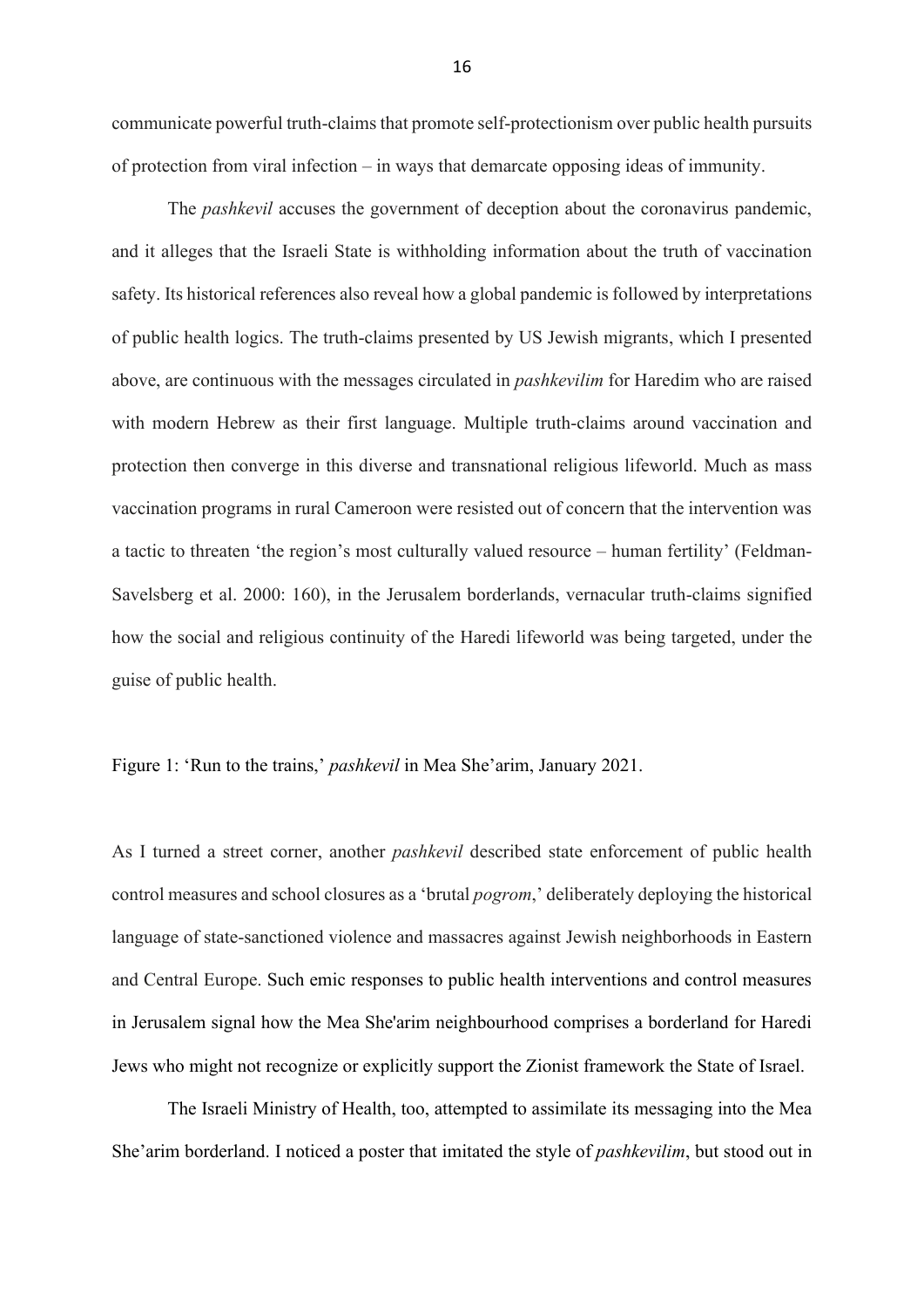its use of color when displaying the Ministry's logo and the phone number of a dedicated information line for the Haredi sector (Figure 2). The large text in the center poses the question 'Did we take proper care?,' and is surrounded by death announcements that imitate Haredi tributes. Hence, the poster demonstrates how health communication strategies hinted at noncompliance and indiscipline in this health borderland. The fact that the *pashkevil* was defaced reflects the contestation over state messaging and services, and signals the disputed messaging around the coronavirus among Haredi residents. These public disputes over pandemic knowledge and intervention signal how immunity discourse is projected beyond online social media into the situated sites where viral knowledge and truth-claims are voiced, and where challenges to government and health control measures are performed. *Pashkevilim,* then, form part of the situated responses to communicative authorities and monopolies deployed in biosecurity regimes (Briggs 2005; Briggs and Nichter 2009). In borderland settings, prevailing and vernacular definitions of immunity and protection are fielded.

Figure 2: Ministry of Health messaging, Mea She'arim, January 2021.

## *Public health at the point of contest*

My conversations with Haredi Jews brought out many of the tensions surrounding vaccination and public health compliance that had been broadcast in the *pashkevilim*. As Meyer guided me through Mea She'arim shortly before the first lockdown was imposed in March 2020, he voiced many concerns about public health measures that were rooted in minority-state tensions in Israel. The "military has infected everything in Israel," he asserted, which itself was a striking use of language and reflects how notions of immunity, protection, and risk come to shape minority-state relations at large. Public health notions of threat and security were inverted,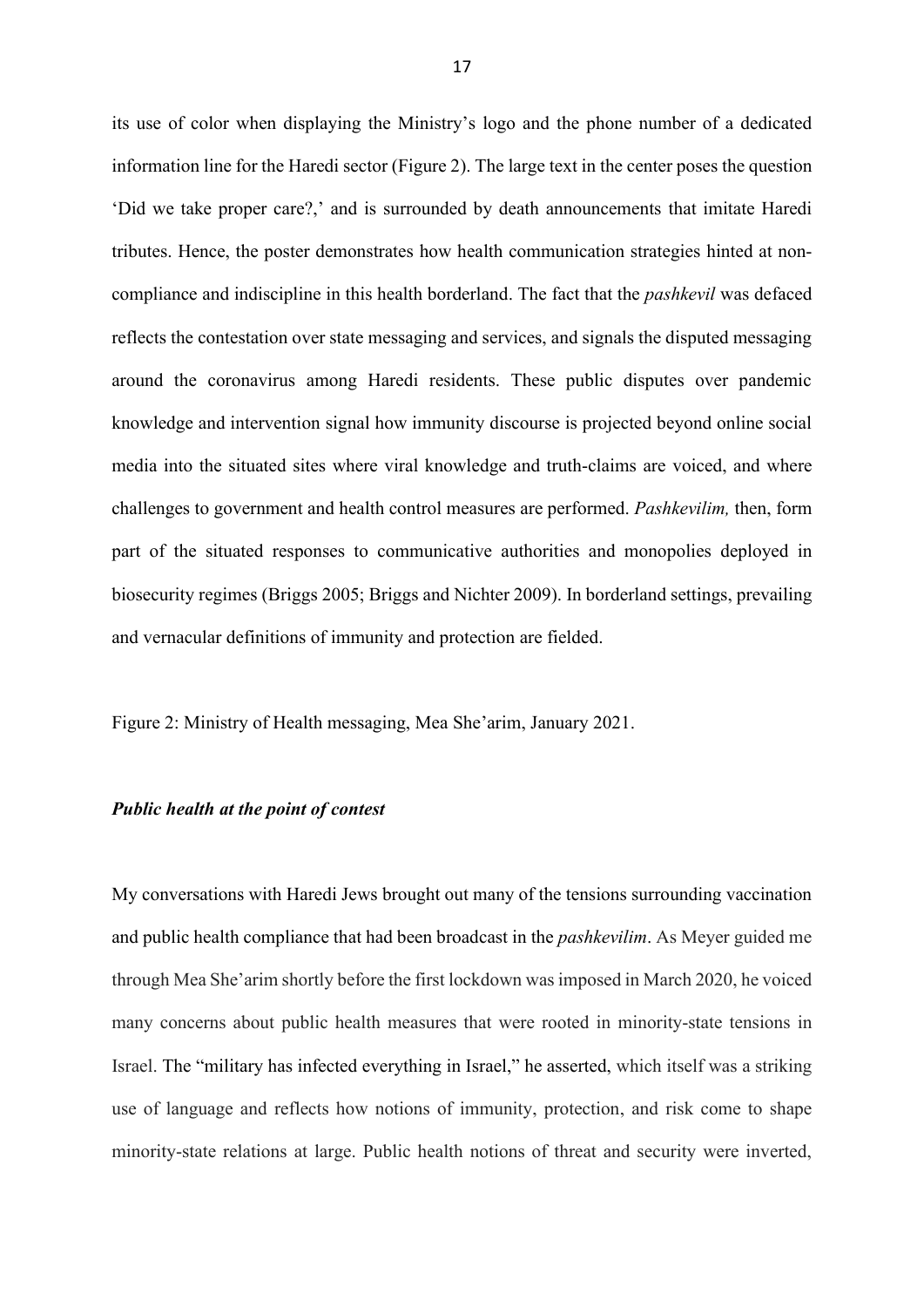revealing how people seek protection from techniques of governmentality (Foucault 2006). While constituting the state's premier arsenal *of* protection and maintaining immunity over the body politic, in this Jerusalem borderland, the military was perceived as a contagion to be protected *from*.

Military conscription remains a major flashpoint in religion-state and minority-state relations in Israel. Haredi Jews are eligible for exemption from compulsory military service, something that remains a contentious political point (see Stadler, Lomsky-Feder and Ben-Ari 2008). Military conscription in Israel performs a fundamental role in cultivating body and state – or the 'chosen body' (Weiss 2002), yet as Nurit Stadler (2009: 96) writes, 'Haredi men reinforce their body discipline and mortification through Talmudic training and yeshiva socialization. To them, true Jewish sacrifice and piety can be achieved only in the yeshiva and not through interference in God's plan, as in affairs of the state.' Exemption from military service underlies the typecasting of Haredi men and society. This typecasting was especially prevalent amidst a recent spate of national elections (four in two years), when Haredi men were portrayed in parasitic terms as draining the resources and lifeblood of the body politic.

Meyer's use of language offered striking continuities with the rhetoric channeled through *pashkevilim*, signaling a discourse of state-sanctioned hostility towards Haredim:

There's such a strong anti-Haredi sentiment here. It's really scary being Haredi in *Eretz Yisroel* (land of Israel), I almost feel like I'm in old Eastern Europe. There really is a tremendous misunderstanding of what we're about. Think about the military draft, which is a major issue in the country right now, we're on our third round of election. You would think, is the economy an issue? Here, it's just, "are Haredim going to be in the military?" The whole election seems to be about that and you hear us described a lot using the word parasite, but we are all very hard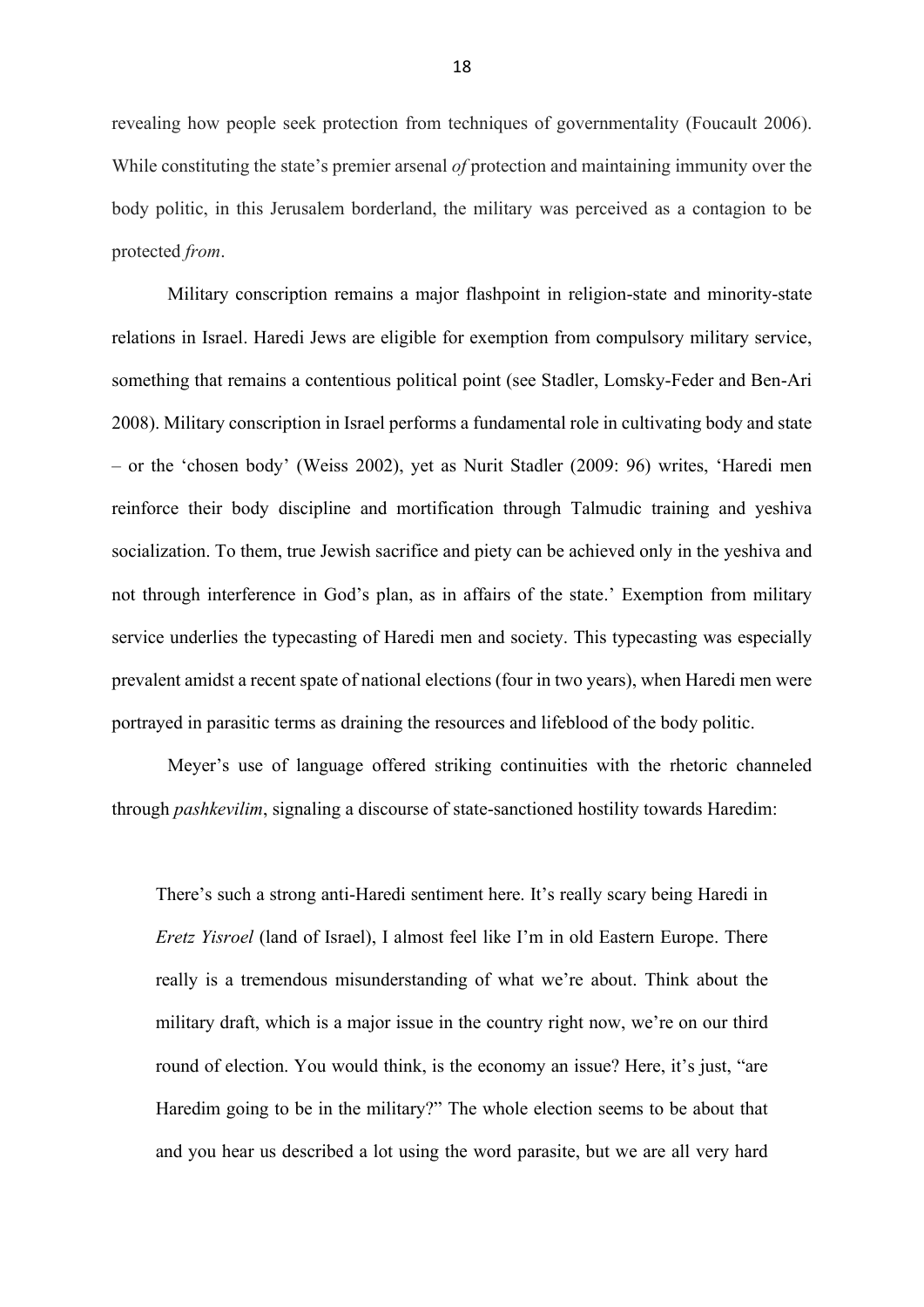working people. Nobody stays in bed in the Haredi world, they're all busy, all day long. It's just a different kind of busy-ness.

Conceptions of Haredim as not meeting the citizenship expectations held by the broader body politic were also projected outwardly with regards to the state. Meyer explained how public health restrictions had very different implications for Haredi Jewish families, which are larger than the national average, and pointed to structural inequalities and the reality of higher rates of unemployment, overcrowding and poverty in Haredi neighourhoods (see Malach and Cahaner 2019):

I'm not convinced that everybody being indoors is the best thing for large families in small apartments. We're used to having half the people outside the flat. You can't fit all these people in a flat too comfortably when you pack everybody in. The poverty's bad and these are people that don't have a lot of money in the bank in the first place. That's creating enormous stress. We don't really hear any of that being discussed. All I hear is this one thing, quarantine, quarantine, quarantine.

For Meyer, the public health control measures imposed amidst the coronavirus pandemic had exacerbated and revealed existing inequalities, which combined to make some restrictions, especially home isolation ('shielding') and school closures, unbearable. Not all Haredi Jews shared this position, and Tobi, a Haredi mother of 7, asserted, 'it's very scary that people would take the chance, just because you're religious doesn't mean you're immune.'

Each time an article was published about Haredi non-compliance with lockdowns that invoked the language of 'ideological disobedience' (e.g. Jeffay 2020) Meyer wrote to me to share his perspectives. Amidst increasing pressure and violence to instil a state of compliance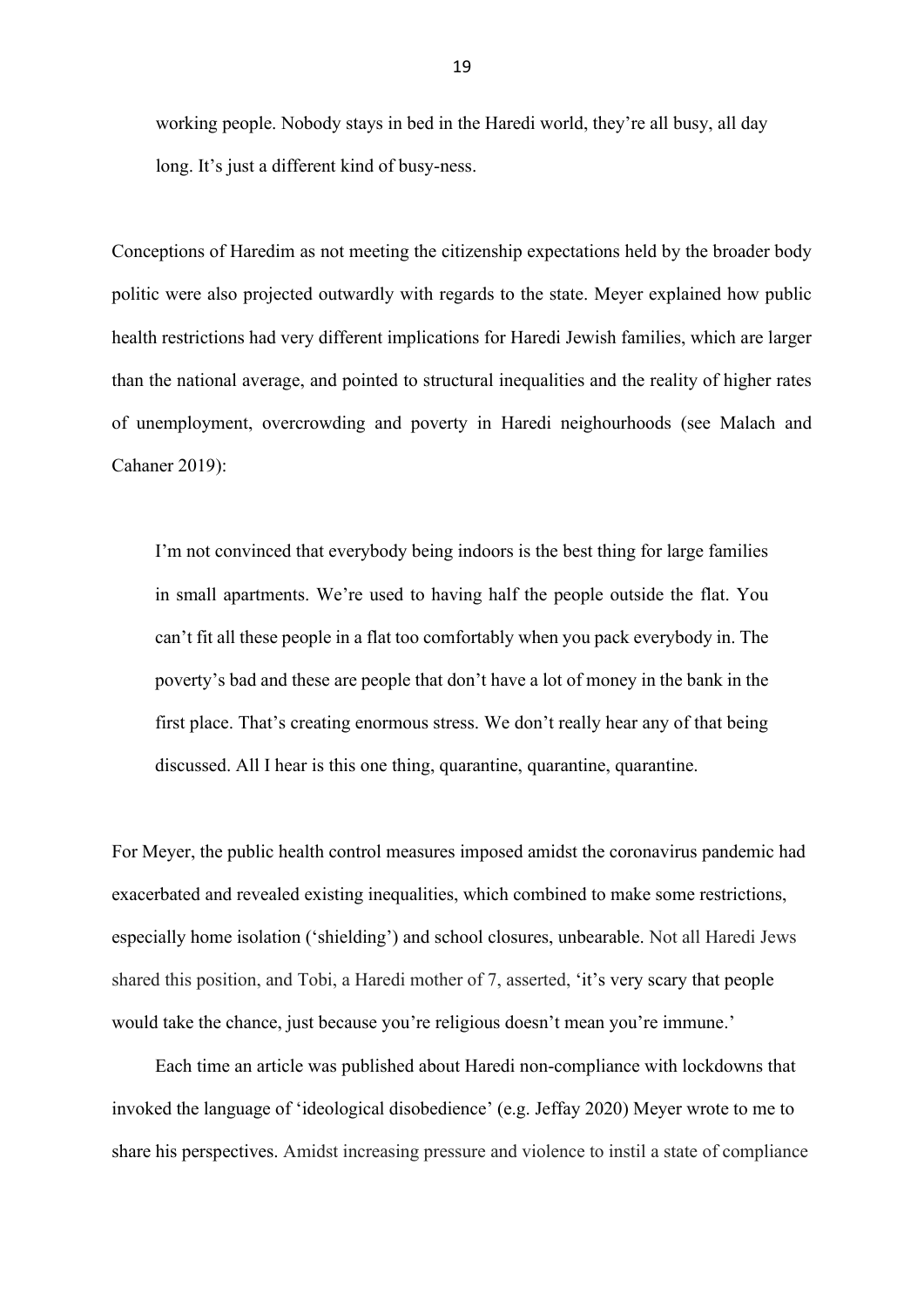with public health control measures, Meyer wrote in a sharp escalation of his tone – 'do you see where trust in the government and obsession with public health and tyrannical health policy gets us?' His exchanges became increasingly defencive:

Every conversation from *hilonim* [secular Jews] in Israel becomes about the military, as if it is the only way of contributing to society. Haredi communities have the least crime, the least divorce and abortion, the most stable homes, and the most educated people. Tell me that the average *hiloni* studies day and night. The Haredim keep the country seeming Jewish – it's supposed to be a Jewish state right? Their contribution is significant. Try to appreciate it. I realize that we are in a war now. It's Haredim versus the *hilonim*. Haredim didn't start the war. Let's see what God has to say about it. Choose your side carefully.

Here, Meyer projects the Israeli military discourse that he had earlier denounced and presents the public health emergency as an extension of existing debates on how to contain and assimilate Haredi Jews in Israel. In this borderland, multiple and opposing ideas of threat, contagion and defense emerge. The coronavirus control measures impacted almost every area of religious observance for Haredi Jews (Taragin-Zeller et al. 2020), from collective prayer and study to the celebration of holy festivals. Meyer draws our attention to protection in a health borderland from his vantagepoint, especially concerning the preservation of collective life, not only of Haredi Judaism, but the spiritual integrity of the 'Jewish State.' What were perceived as 'secular' definitions of protection were being enforced. Meyer suggested that such enforcement disregarded the Haredi quest to protect its continuity as well as the Jewish continuity of the body politic.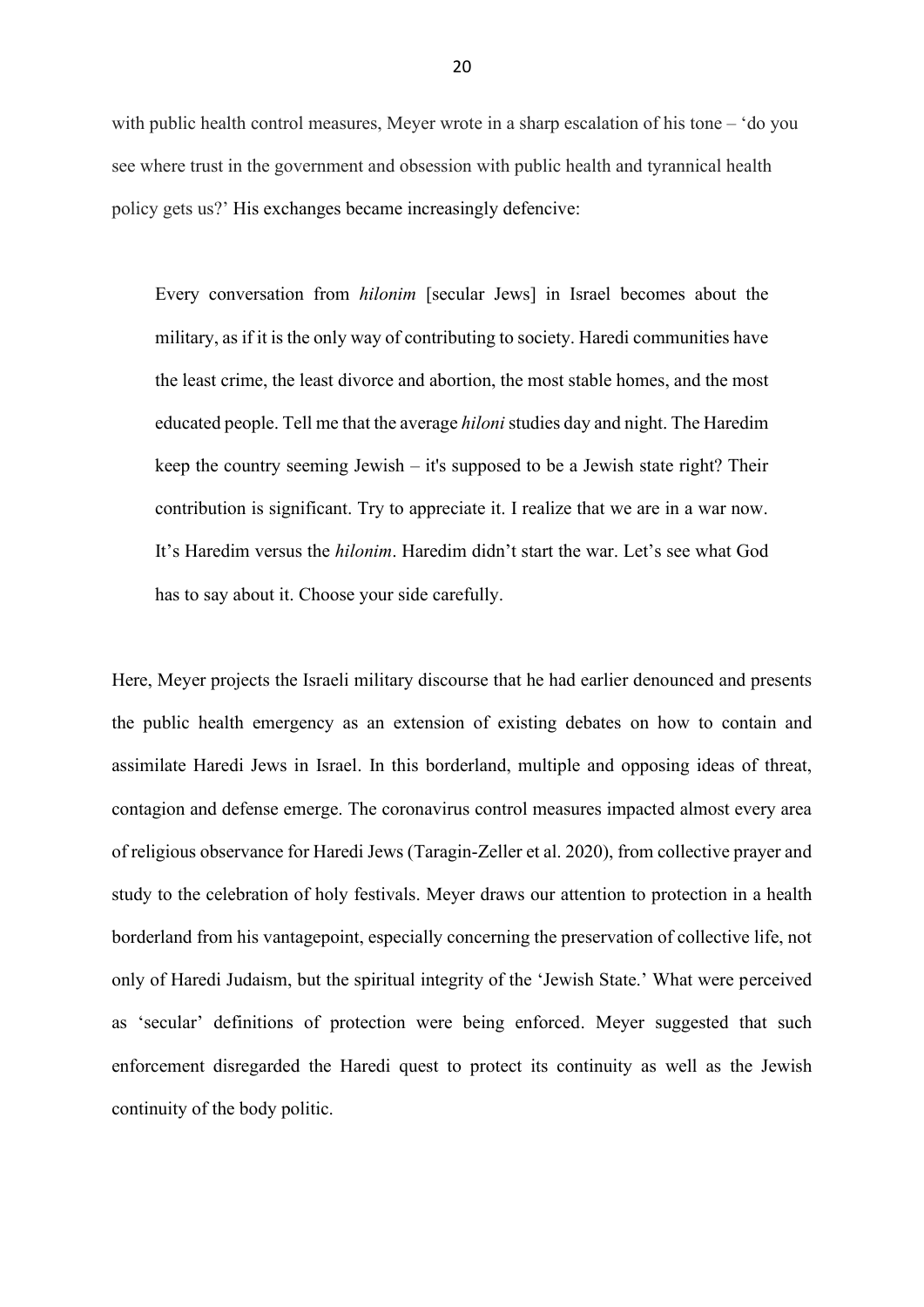Public health in Israel performs a fundamental role in mediating the politics of inclusion and exclusion in the body politic (Seeman 2010). This politics manifests in minority-state discourse surrounding outbreaks of measles and coronavirus. Anthropologist Don Seeman (2010) has critiqued how contestation over Jewish heritage of Ethiopian migrants in Israel occurred as Ethiopian migrant blood donations were routinely and secretly destroyed due to concerns over HIV/AIDs. Following the 'blood affair,' as it was known in Israel, Seeman poetically observed, 'culture does not by itself determine how a community will respond to provocation, how it will interpret its history and social experience, or how contingencies of time and place will coalesce in a potentially bloody course of action' (2010: 151).

Seeman's words offer a stepping-stone toward critical reflection on the spoken and printed rhetoric surrounding intervention and perceived control in the health borderlands of Jerusalem. Such rhetoric emerged clearly during infectious disease outbreaks. The cultural inflection of religion was mobilized in public (health) discourse to frame Haredi issues of '(non-)compliance' or 'ideological disobedience,' just as Haredi Jews used the inverted signifier of secular or *hiloni* to refer to that which was external to group cosmology. Yet the limits of these binary terms become clear in borderland spaces. Multiple, and at times opposing, ideas of protection are fielded between the minority and the state depending on how contagion is perceived and where it is located, with the view of protecting *collective life* and continuity. History is literally revived as a measure of how the Haredi way of life and its vision of piety is under threat of destruction, which underlies the self-protective stance at the margins of the state.

### **Discussion**

In this paper, I have tried to convey how the lifeworld and collective body of a religious minority is maintained by a preference for self-protection and a pursuit of immunity from the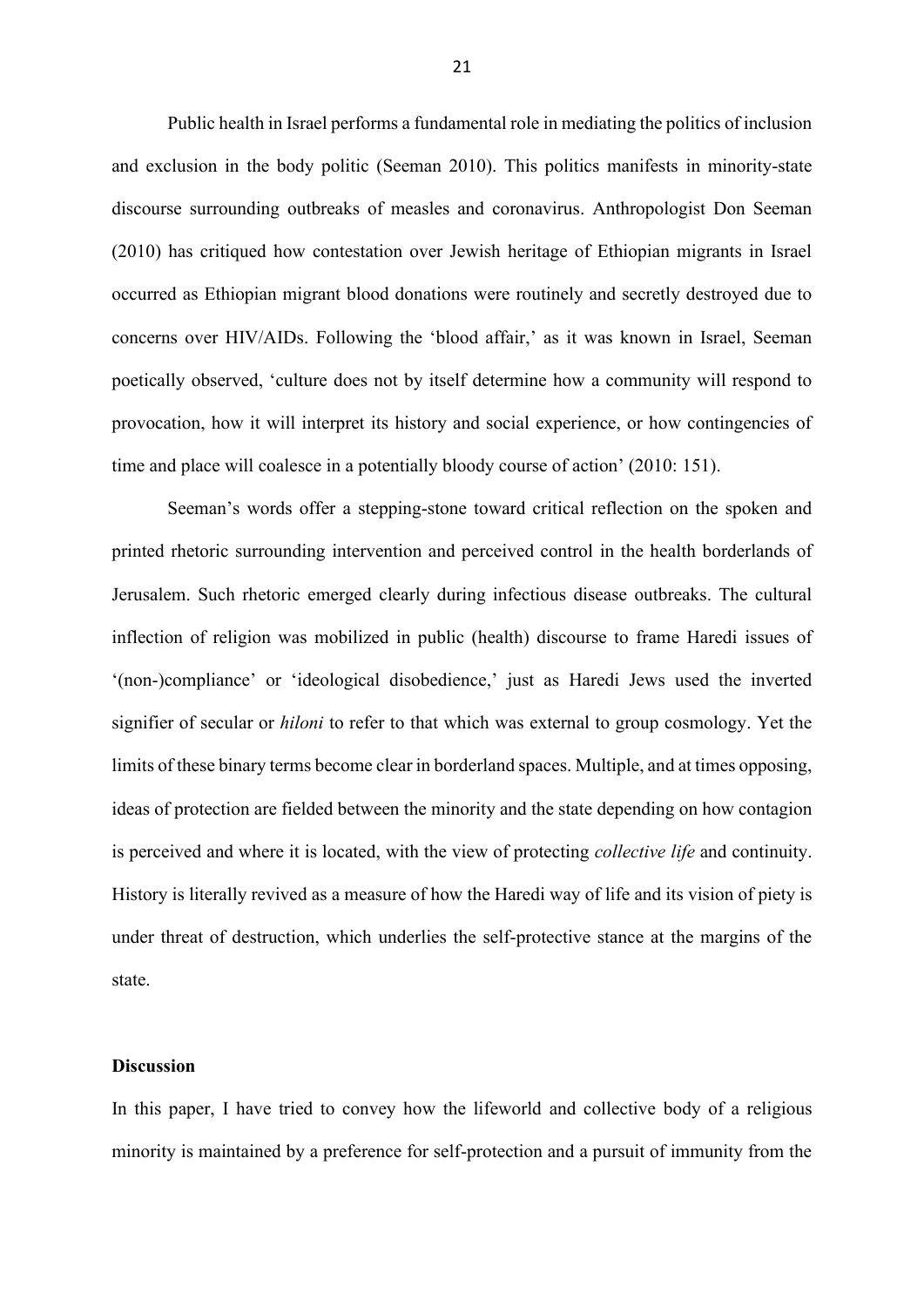external world. The state, too, has its own (evolving) definitions of protection and immunity for the body politic, which culminated in public health control measures and a national 'closure' when faced with an unprecedented pandemic. These immunitary reactions can be seen in responses to public health control measures and mass vaccination campaigns, demonstrating how, as Donna Haraway has argued, 'the immune system is a plan for meaningful action to construct and maintain the boundaries for what may count as self, and other, in the crucial realms of the normal and the pathological' (1991: 204).

COVID-19 demonstrates how the self-protective stance of Haredi Judaism became threatened from within, as the pandemic presented a new flashpoint in the already strained relationships with the state, leading to what Esposito (2015) conceptualizes as auto-immune responses. The protective fences were built so high that when hit by a pandemic, the shock was indelible, and life itself was at risk of being negated. To quote Chani, "I have a lot of friends in Boro Park, and it's like a massacre, how many people are dying there," as she drew parallels to Haredi lifeworlds more broadly. This paper has not sought to portray a diverse and transnational minority as non-compliant or apathetic to public health. Haredi Jews in Israel *did* formulate decisions and responses to pandemic guidance by integrating religious and medicalrelated knowledge and information (Taragin-Zeller et al. 2020), and prominent rabbis endorsed the vaccination programme. Yet I encountered discursive contests over the authority to protect. The Ministry of Health sought to communicate its stance on responsible public health citizenship by imitating *pashkevilim*, yet, in this borderland, dissenting voices had instead sought to establish communicative authority around the pandemic. History was mobilized to speak to contemporary struggles, and compliance (especially with vaccinations) was presented as a familiar threat to avoid.

Public health control measures reconfigure viral entanglements of religion, health and state, and enduring tensions surrounding the performance of citizenly contributions to the body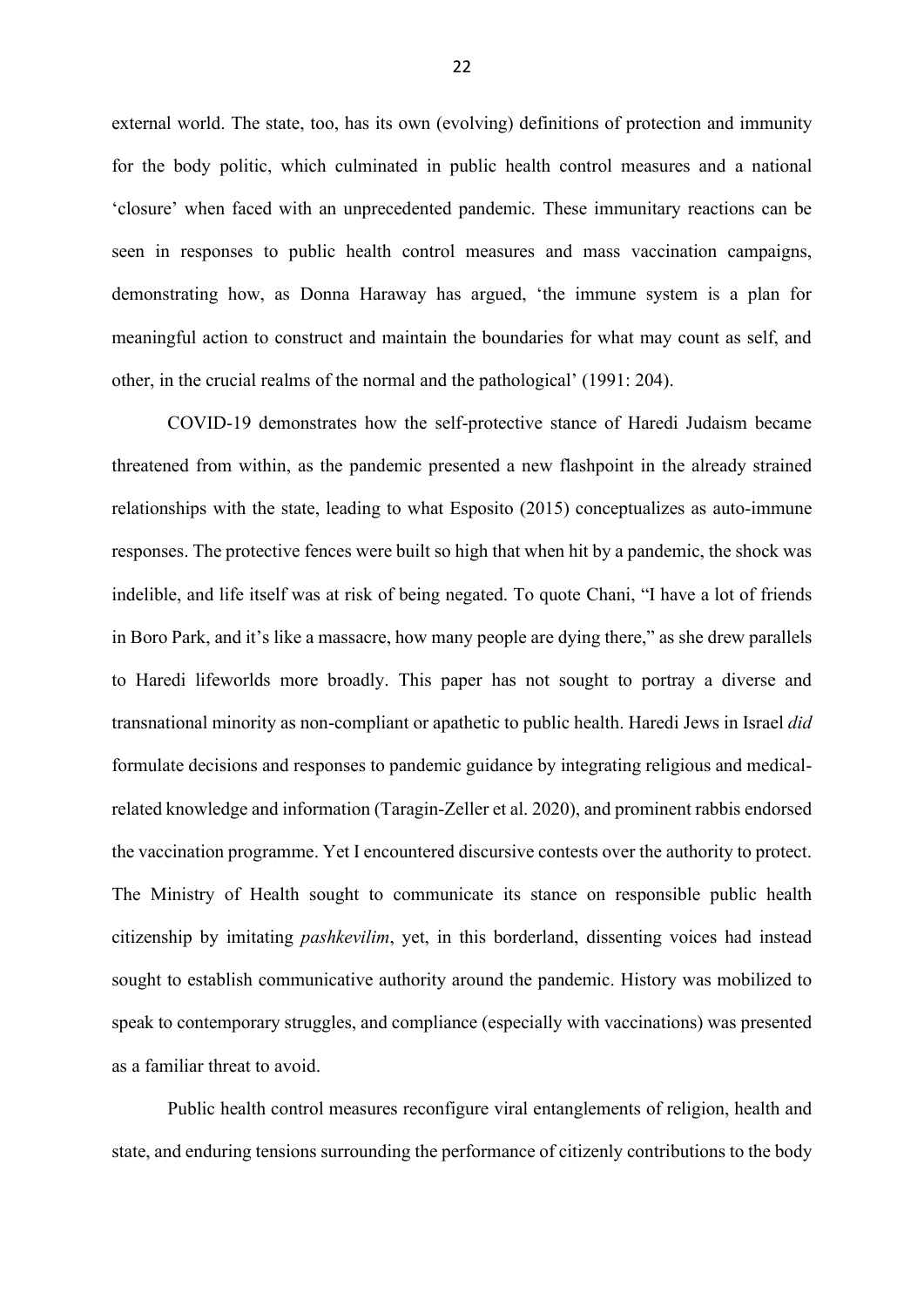politic spark new accusations of non-compliance and parasitism. COVID-19 illustrates how tensions in health borderlands act like a virus insofar as they mutate and become expressed in situated forms, as public health attempts to cultivate immunity, premised on the compliance of all, are viewed as reinforcing state authority and compromising a minority's own capacity to protect itself. In Israel, long-running struggles over military conscription and the meaning of a 'Jewish state' formed part of responses to public health among participants and the messages communicated through *pashkevilim*. Historical acts of violence and deception were voiced and printed as truth-claims not only to provide a counter narrative to public health authority but also to serve as a contemporary contestation over state protection as a biosecurity regime. The emphasis on vaccination as part of public health strategies to contain the coronavirus pandemic and protect lives (and economies) is, as the *pashkevilim* projected, being played out according to local tensions that reflect modalities of protection.

Epidemics and pandemics constitute an 'opportunity for knowledge production,' as Charles Briggs and Mark Nichter put it (2009: 191), because knowledge is made, directed and circulated in ways that enable governance to be accepted in the name of biosecurity. In borderland settings especially, authority and ownership are cultivated and performed through the body (Merli 2008; Stadler 2020). In the case of a devastating public health emergency, the body becomes the site of intervention for preserving collective life, but as I have shown, truthclaims are deployed in ways that reveal multiple forms of protection. My analysis signals how infectious disease outbreaks and subsequent public health control measures transformed how health borderlands are perceived. Such measures incorporated the otherwise private and intimate spaces of streets and schools as sites of confinement, surveillance and intervention. Vaccination, in particular, raised questions of public trust in, and deference to, state governance. The 'margins of the state' (cf. Das and Poole 2004) became a site for the protection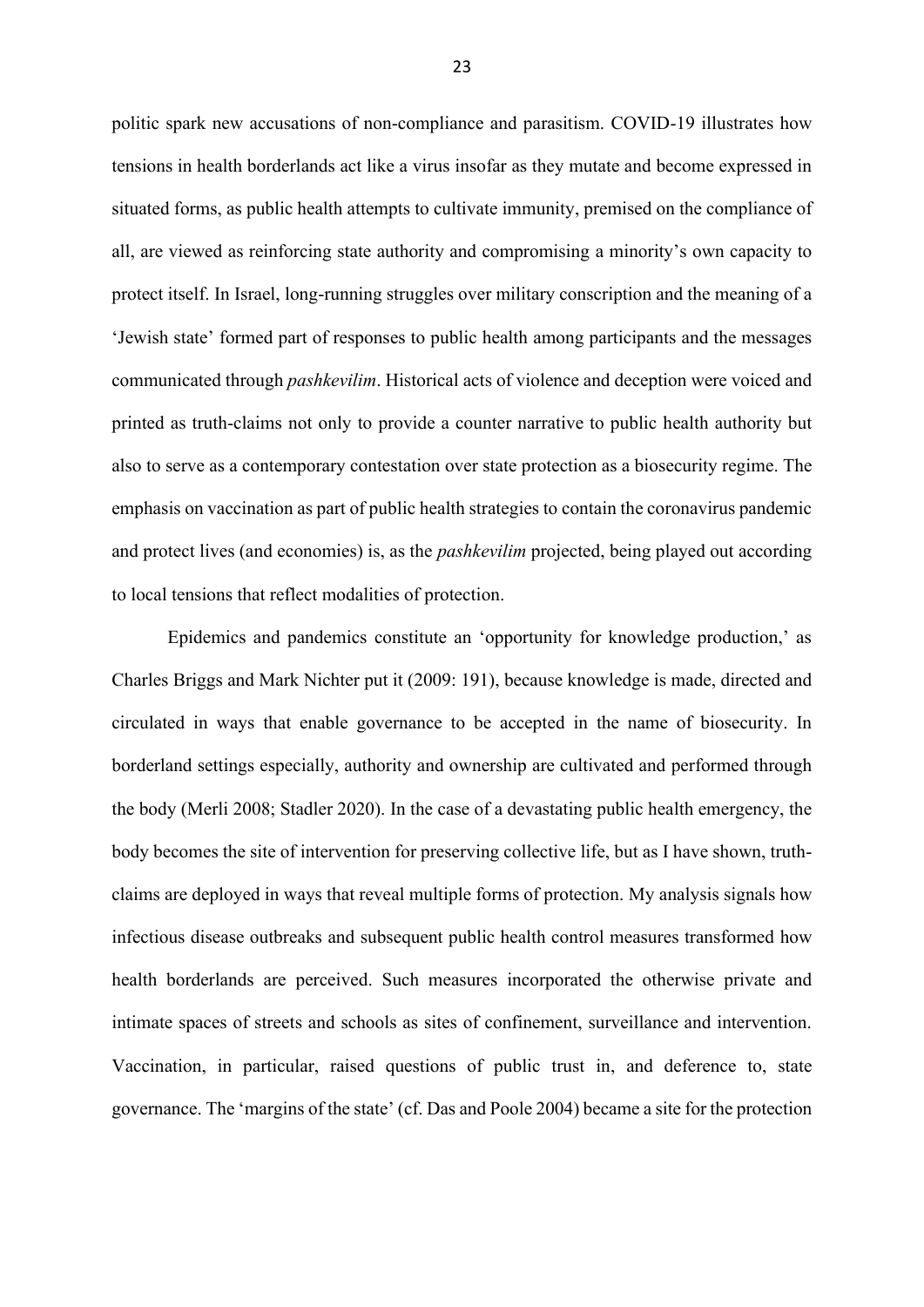of the body politic, and multiple forms of immunity and immune reactions became visible amidst plural definitions of protecting collective life.

This paper contributes to current debates in medical anthropology by mapping how health borderlands are invested with plurality, which raise clear consequences if ignored in public health emergencies. The tendency to consider religious 'beliefs' as an obstacle to public health 'compliance' does not reflect the realities of religiously conservative lifeworlds. COVID-19 has reified how compliance with public health practices confers values around citizenship, which, as my ethnography shows, continue to be channeled through health communication strategies in problematic ways. Looking at existing public health relations with minority groups is essential as we move forward in the post-COVID world, and I have emphasized the need to draw lessons from past tensions and issues of trust and deception. The onus is on anthropologists to not examine vaccination in a COVID-19 silo, and to instead consider decision-making and doubt as part of recent as well as longer-running histories of public health encounters in order to understand the underlying and deeply-rooted disputes at play.

### **References**

Alvarez, Robert R. 1995. "The Mexican-US Border: The Making of Anthropology of Borderlands." *Annual Review of Anthropology* 24: 447-470.

Briggs, Charles L. (with Clara Mantini-Briggs). 2004. *Stories in the Time of Cholera: Racial Profiling during a Medical Nightmare*. Berkeley: University of California Press.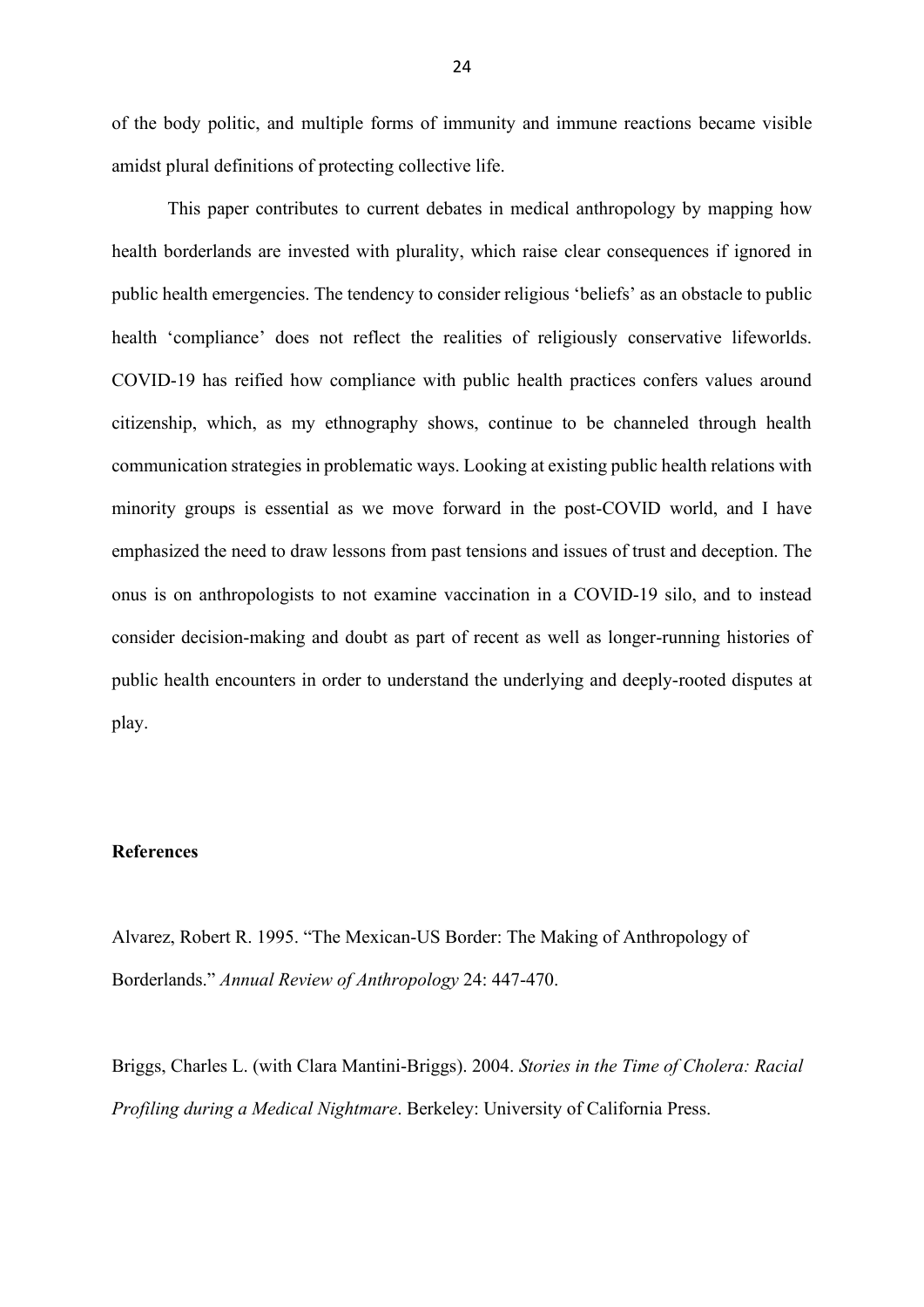Briggs, Charles L. 2005. "Communicability, Racial Discourse, and Disease." *Annual Review of Anthropology* 34: 269-291.

Briggs, Charles L., and Mark Nichter. 2009. "Biocommunicability and Biopolitics of Pandemic Threats." *Medical Anthropology* 28(3): 189-198.

Campbell, Heidi A., and Oren Golan. 2011. "Creating Digital Enclaves: Negotiation of the Internet among Bounded Religious Communities." *Media, Culture & Society*, [https://doi.org/10.1177/0163443711404464](https://doi.org/10.1177%2F0163443711404464)

Caplan, Kimmy. 2002. "The Holocaust in Contemporary Israeli Haredi Popular Religion." *Modern Judaism* 22(2): 142-168.

Casiday, Rachel. 2007. "Children's Health and the Social Theory of Risk: Insights from the British Measles, Mumps and Rubella (MMR) Controversy." *Social Science & Medicine* 65: 1059-1070.

Chuengsatiansup, Komatra, and Wirun Limsawart. 2019. "Tuberculosis in the Borderlands: Migrants, Microbes, and More-than-Human Borders." *Palgrave Communications* 5: 31. https://doi.org/10.1057/s41599-019-0239-4

Das, Veena and Deborah Poole, eds. 2004. *Anthropology in the Margins of the State*. Sante Fe, NM: School of American research Press.

Douglas, Mary. 2002. *Purity and Danger: An Analysis of Concepts of Pollution and Taboo*, Routledge Classics Edition. London and New York: Routledge.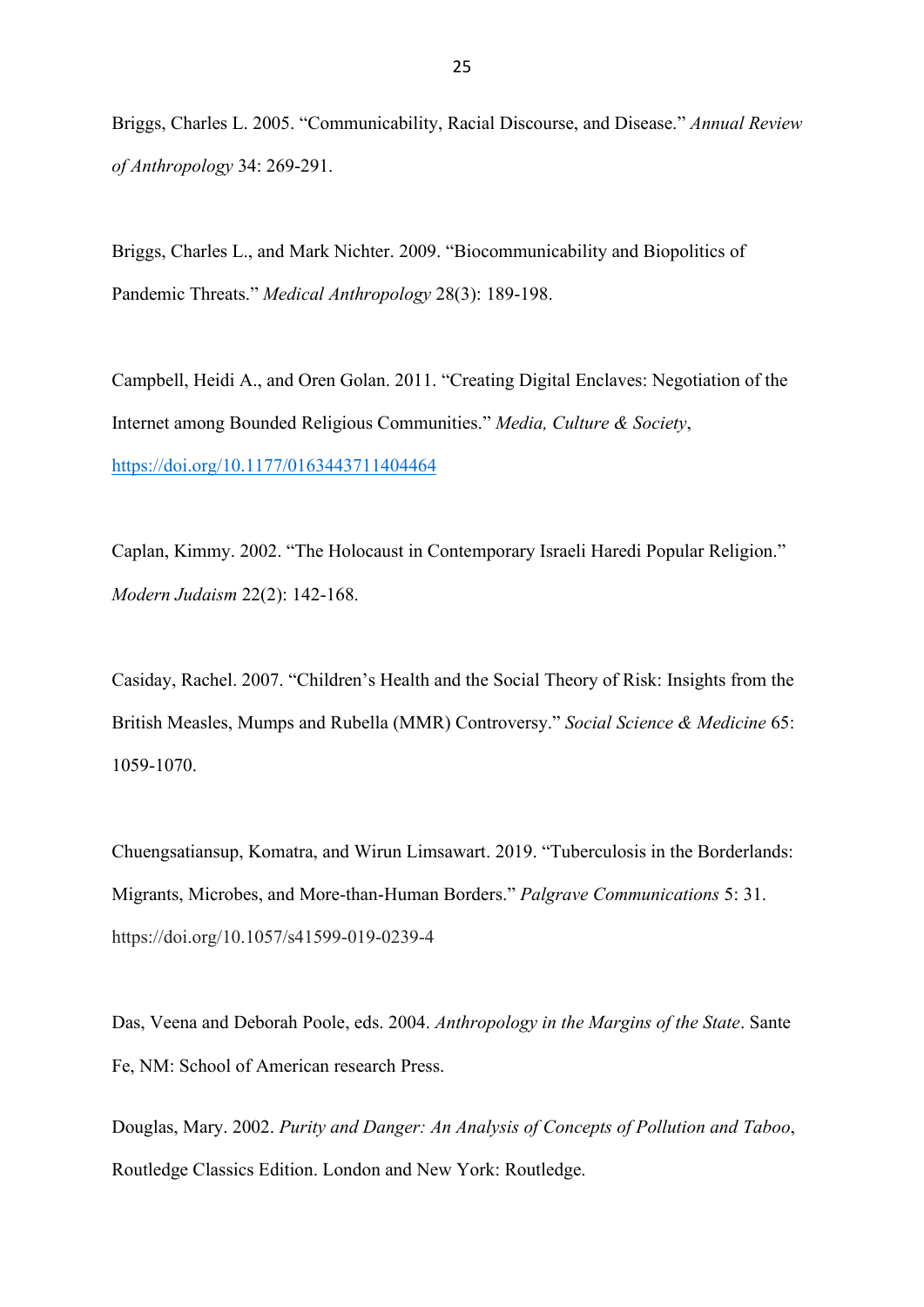Esposito, Roberto. 2015. *Immunitas: The Protection and Negation of Life, trans. Z. Hanafi, reprinted*. Cambridge, UK: Polity press.

Fader, Ayala. 2020. *Hidden Heretics: Jewish Doubt in the Digital Age*. Princeton: Princeton University Press.

Fader, Ayala, and Zackary Sholem Berger. 2020. "Chasidim and Science: Through the Window of WhatsApp." *Paper presented at the Association for Jewish Studies online conference*, December 14.

Feldman-Savelsberg, Pamela, Flavien T. Ndonko, and Bergis Schmidt-Ehry. 2000. "Sterilizing Vaccines or the Politics of the Womb: Retrospective Study of a Rumor in Cameroon." *Medical Anthropology Quarterly* 14(2): 159-179.

Foucault, Michel. 2006. "Governmentality." In *The Anthropology of the State: A Reader*, edited by Aradhana Sharma and Akhil Gupta, pp.131-143. Malden, MA: Blackwell Publishing,

Gershon, Ilana. 2010. "Media Ideologies: An Introduction." *Journal of Linguistic Anthropology*, 20(2): 283-293.

Gorelik, Yanay, and Michael Edelstein. 2021. Inequalities in Initiation of COVID19 Vaccination by Age and Population Group in Israel – December 2020-April 2021. *MedRxiv*, https://doi.org/10.1101/2021.06.14.21258882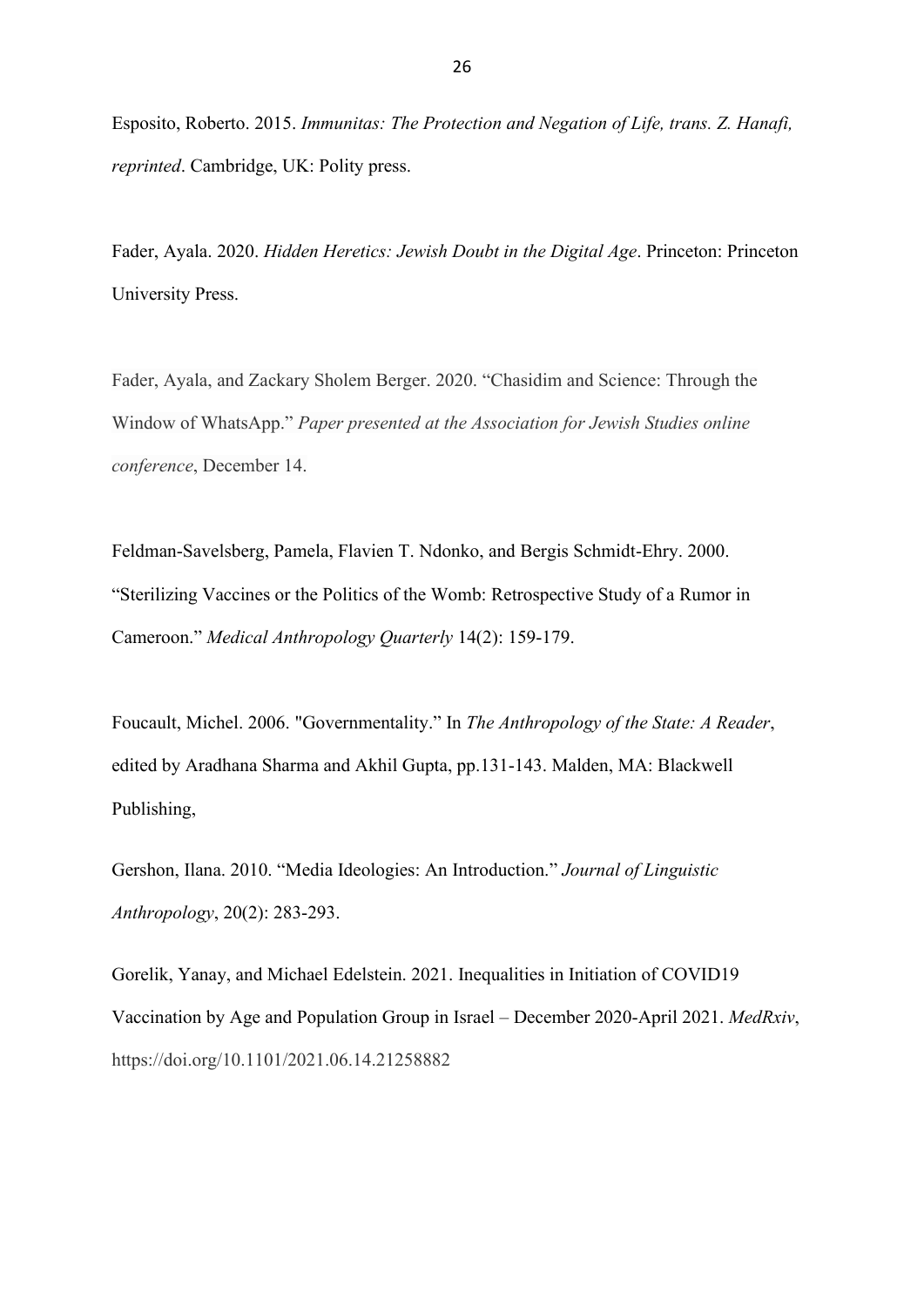Hinchcliffe, Steve, John Allen, Stephanie Lavau, Nick Bingham, and Simon Carter. 2012. "Biosecurity and the Topologies of Infected Life: From Borderlines to Borderlands." *Transactions of the Institute of British Geographers*, 38: 531-543.

Ivry, Tsipy. 2010. "Kosher Medicine and Medicalized Halachah: An Exploration of Triadic Relations among Israeli Rabbis, Doctors, and Infertility Patients." *American Ethnologist*, 37(4): 662-680.

Jeffay, Nathan. 2020. "Is ultra-Orthodox Ideological Disobedience Fueling Israel's Soaring Virus Rate?" *The Times of Israel*, October 1. Accessed January 31, 2021: [https://www.timesofisrael.com/is-ultra-orthodox-ideological-disobedience-fueling-israels](https://www.timesofisrael.com/is-ultra-orthodox-ideological-disobedience-fueling-israels-soaring-virus-rate/)[soaring-virus-rate/](https://www.timesofisrael.com/is-ultra-orthodox-ideological-disobedience-fueling-israels-soaring-virus-rate/)

Jordan, Brigitte. 1997. "Authoritative Knowledge and its Construction." In *Childbirth and Authoritative Knowledge: Cross-Cultural Perspectives*, edited by Robbie Davis-Floyd and Carolyn Sargent, pp. 55–79. Berkeley: University of California Press.

Kahn, Susan M. 2006. "Making Technology Familiar: Orthodox Jews and Infertility Support, Advice and Inspiration." *Culture, Medicine and Psychiatry* 30 (4): 467-480.

Kasstan, Ben. 2019. *Making Bodies Kosher: The Politics of Reproduction among Haredi Jews in England*. Oxford: Berghahn Books.

Kasstan, Ben. 2020. "Vaccines and Vitriol: An Anthropological Commentary on Vaccine Hesitancy, Decision-Making and Interventionism among Religious Minorities." *Anthropology & Medicine*:<https://doi.org/10.1080/13648470.2020.1825618>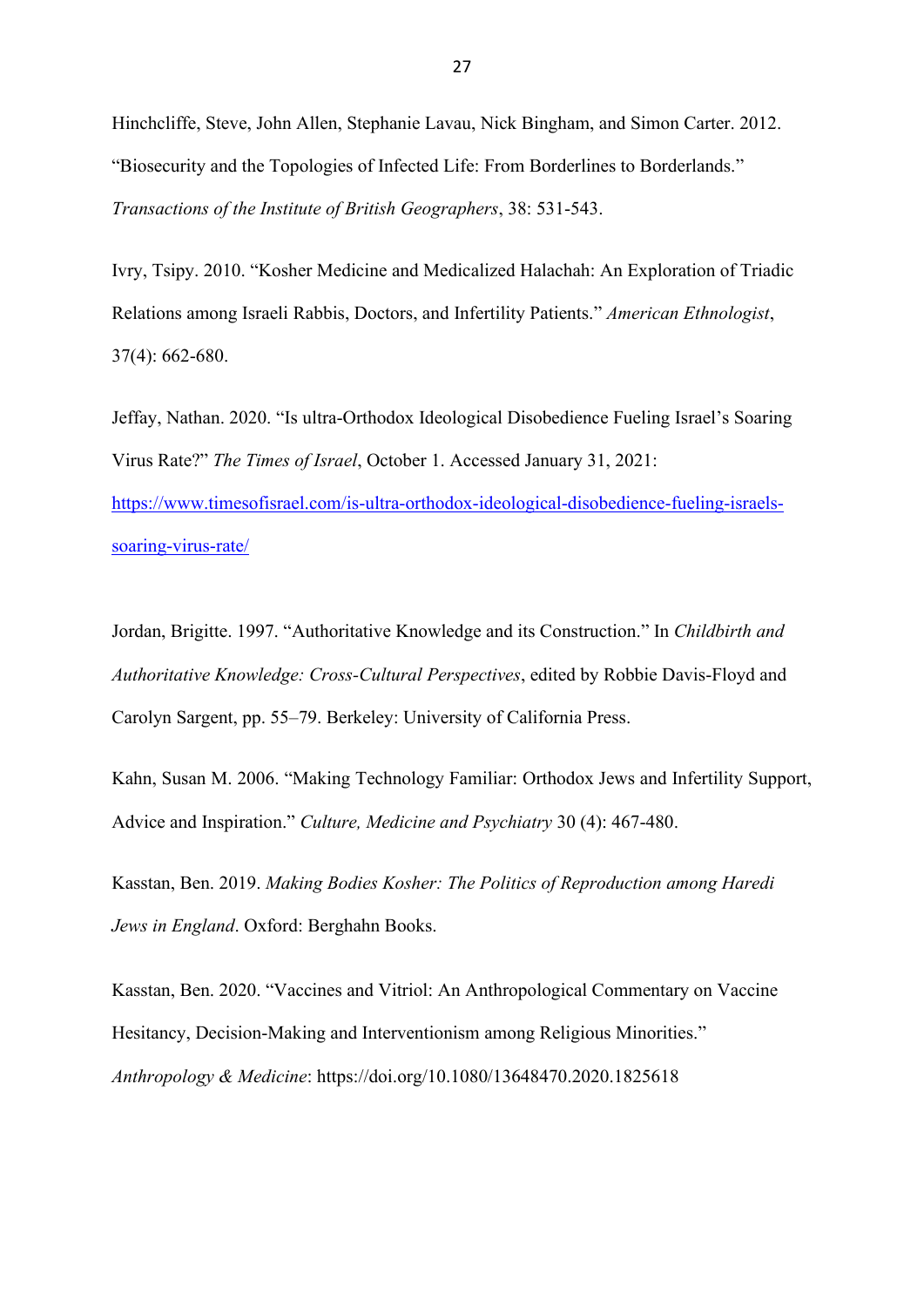Kasstan, Ben. 2021a. "If a Rabbi did say 'you have to Vaccinate,' we wouldn't: Unveiling the Secular Logics of Religious Exemption and Opposition to Vaccination." *Social Science & Medicine* 280 (114052):<https://doi.org/10.1016/j.socscimed.2021.114052>

Kasstan, Ben. 2021b. 'A Free People, Controlled Only By God': Circulating and Converting Criticism of Vaccination in Jerusalem." *Culture, Medicine and Psychiatry* https://doi.org/10.1007/s11013-020-09705-2

Korach, Michal, and Maya Choshen. 2018. Jerusalem: Facts and Trends 2018. Jerusalem Institute for Policy Research. Accessed 31 January 2021: https://jerusaleminstitute.org.il/wpcontent/uploads/2019/06/PUB\_סופי-דיגיטל-2018-אנגלית-נתונייך-על\_eng.pdf

Kravel-Tovi, Michal. 2020. "'They Must Join Us, There Is No Other Way': Haredi Activism, The Battle Against Sexual Violence, and the ReWorking of Rabbinic Accountability."*Nashim*, 37: 66-86.

Landecker, Hannah. 2007. *Culturing Life: How Cells Became Technologies*. Cambridge, MA: Harvard University Press.

Mahmood, Saba. 2015. *Religious Difference in a Secular Age: A Minority Report*. Princeton: Princeton University Press.

Malach, Gilad, and Lee Cahaner. 2019. 2019 Statistical Report on ultra-Orthodox Society in Israel: Highlights, December 24. Accessed January 31, 2021: https://en.idi.org.il/articles/29348

Mattingly, Cheryl. *The Paradox of Hope: Journeys Through A Clinical Borderland*. Berkeley: University of California Press.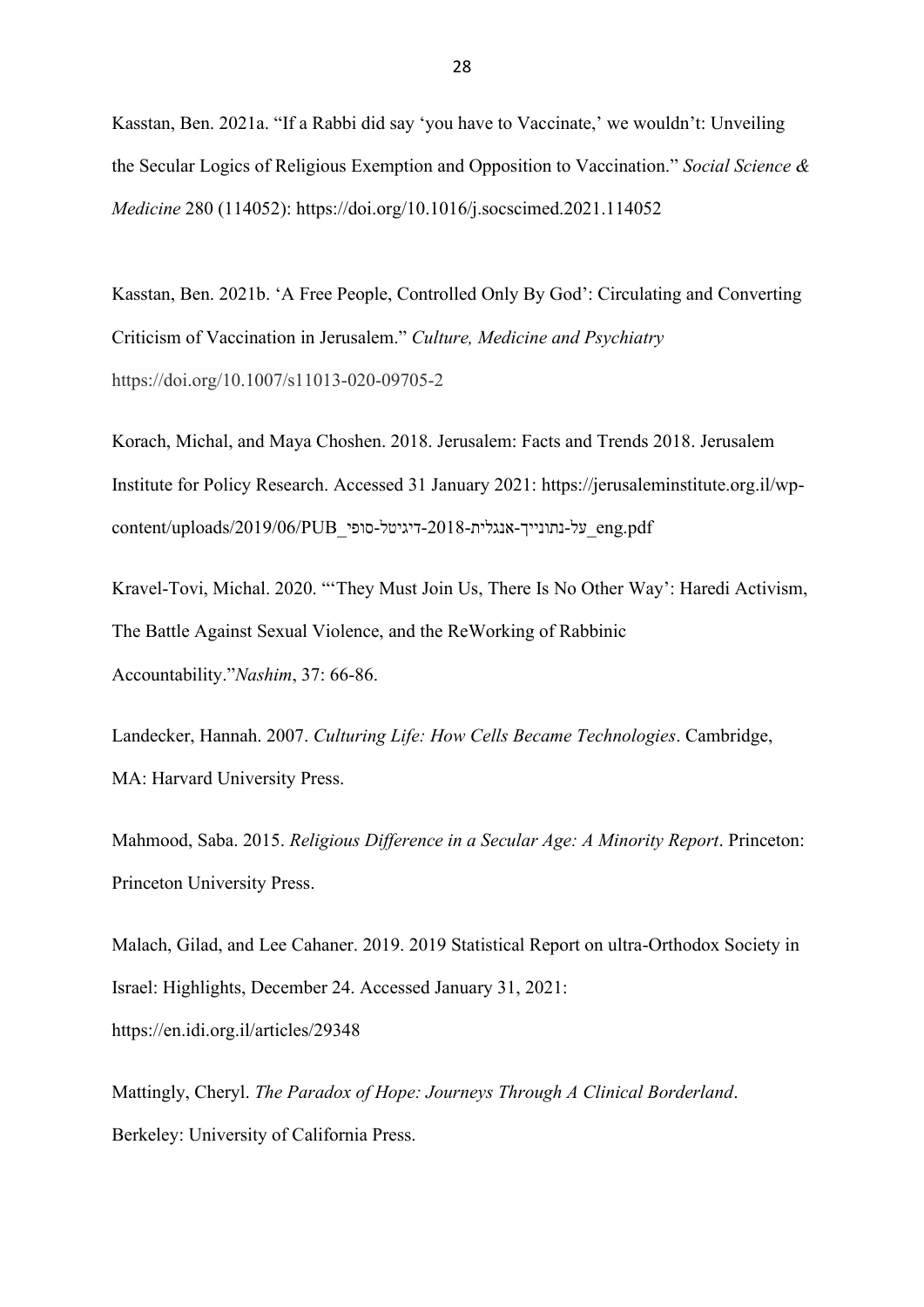Merli, Claudia. 2008. *Bodily Practices and Medical Identities in Southern Thailand*. Uppsala: Acta Universitatis Upsaliensis.

Napolitano, Valentina, Nimrod Luz, and Nurit Stadler. 2015. "Materialities, Histories, and the Spatialization of State Sovereignty." *Religion and Society: Advances in Research*, 6: 90- 97.

Parkhurst, Aaron. 2020. "Blood, Lungs, and Passports." In *Medical Materialities: Towards a Material Culture of Medical Anthropology*, edited by Aaron Parkhurst and Timothy Carroll, pp. 85-97. London: Routledge.

Scott, James C. 2009. *The Art of Not Being Governed: Everyday Forms of Peasant Resistance*. New Haven, CT: Yale University Press.

Seeman, Don. 2010. *One People, One Blood: Ethiopian-Israelis and the Return to Judaism*. New Brunswick: Rutgers University Press.

Shildrick, Margrit. 2002. *Embodying the Monster: Encounters with the Vulnerable Self*. London: Sage Publications.

Sobo, Elisa. 2021. "Conspiracy Theories in Political-Economic Context: Lessons from Parents with Vaccine and Other Pharmaceutical Concerns." *Journal for Cultural Research,*  https://doi.org/10.1080/14797585.2021.1886425

Stadler, Nurit. 2009. *Yeshiva Fundamentalism: Piety, Gender, and Resistance in the ultra-Orthodox World*. New York: New York University.

Stadler, Nurit. 2020. *Voices of the Ritual: Devotion to Female Saints and Shrines in the Holy Land*. Oxford: Oxford University Press.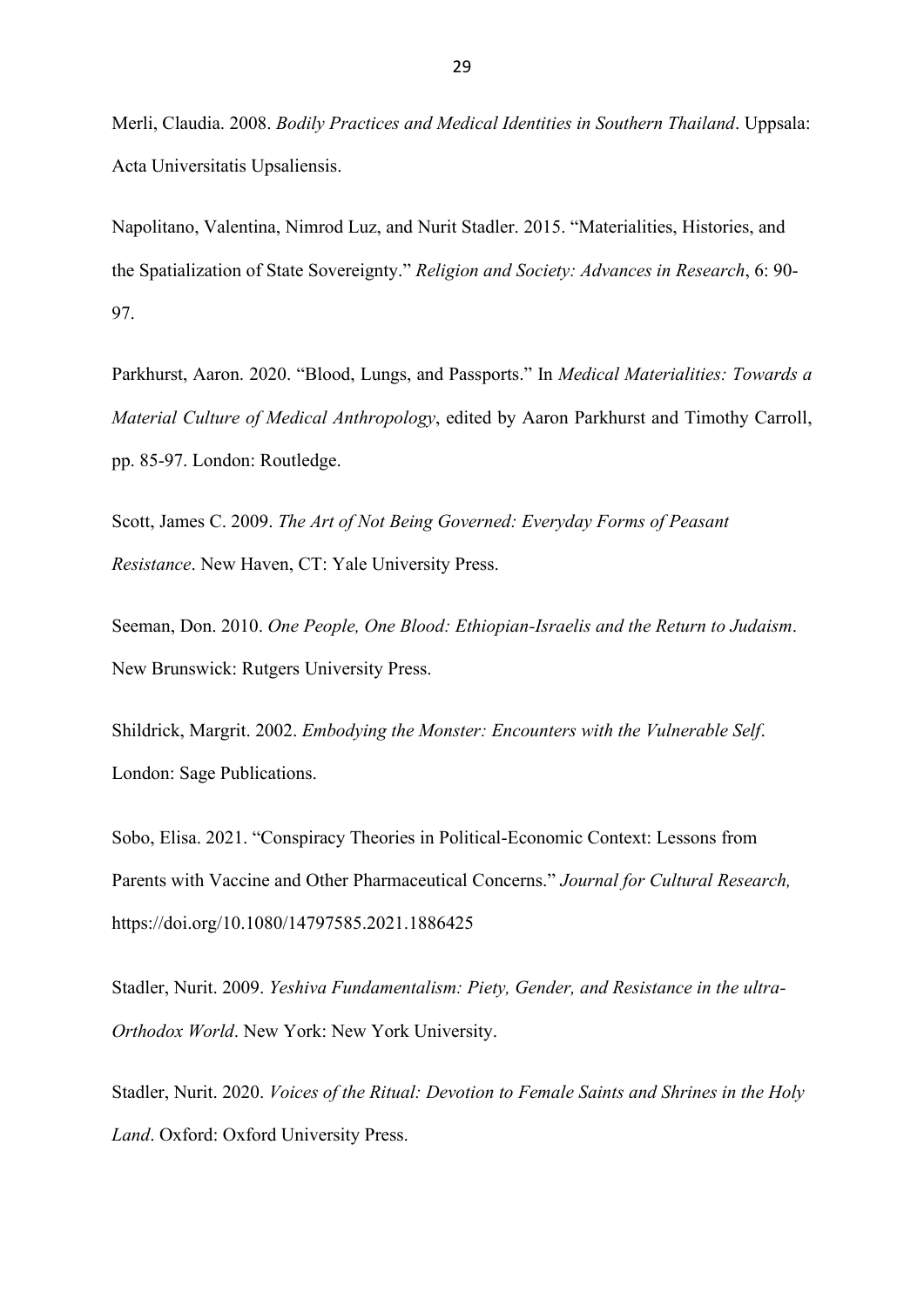Stadler, Nurit, Edna Lomsky-Feder, and Eyal Ben-Ari. 2008. "Fundamentalism's Encounters with Citizenship: The Haredim in Israel." *Citizenship Studies*, 12(3): 215-231.

Stein-Zamir, Chen, et al. 2008. "Measles outbreaks affecting children in Jewish ultra-Orthodox communities in Jerusalem." *Epidemiology & Infection*, 136, 207–214.

Stein-Zamir, Chen, and Hagai Levine. 2021. "The Measles Outbreak in Israel in 2018-19: Lessons for Covid-19 Pandemic." *Human Vaccines & Immunotherapeutics*, <https://doi.org/10.1080/21645515.2020.1866918>

Taragin-Zeller, Lea. 2021. "A rabbi of one's own? Navigating religious authority and ethical freedom in everyday Judaism." *American Anthropologist*.

<https://doi.org/10.1111/aman.13603>

Taragin-Zeller, Lea, Yael Rozenblum, and Ayelet Baram-Tsabari. 2020. "Public engagement with science among religious minorities: Lessons from COVID-19." *Science Communication*, 42(5): 643-678.

Times of Israel. 2020. "Police Disperse Violent Protestors Yelling 'Nazis' in Jerusalem Haredi Area," 14 April. Accessed June 23, 2021.

[https://www.timesofisrael.com/police-disperse-violent-protesters-in-jerusalem-ultra](https://www.timesofisrael.com/police-disperse-violent-protesters-in-jerusalem-ultra-orthodox-neighborhood/)[orthodox-neighborhood/](https://www.timesofisrael.com/police-disperse-violent-protesters-in-jerusalem-ultra-orthodox-neighborhood/)

Times of Israel. 2021. "Israel to Compensate Families of Missing Yemenite Children," 22 February. Accessed February 23, 2021: https://www.timesofisrael.com/liveblog\_entry/israelto-compensate-families-of-missing-yemenite-children/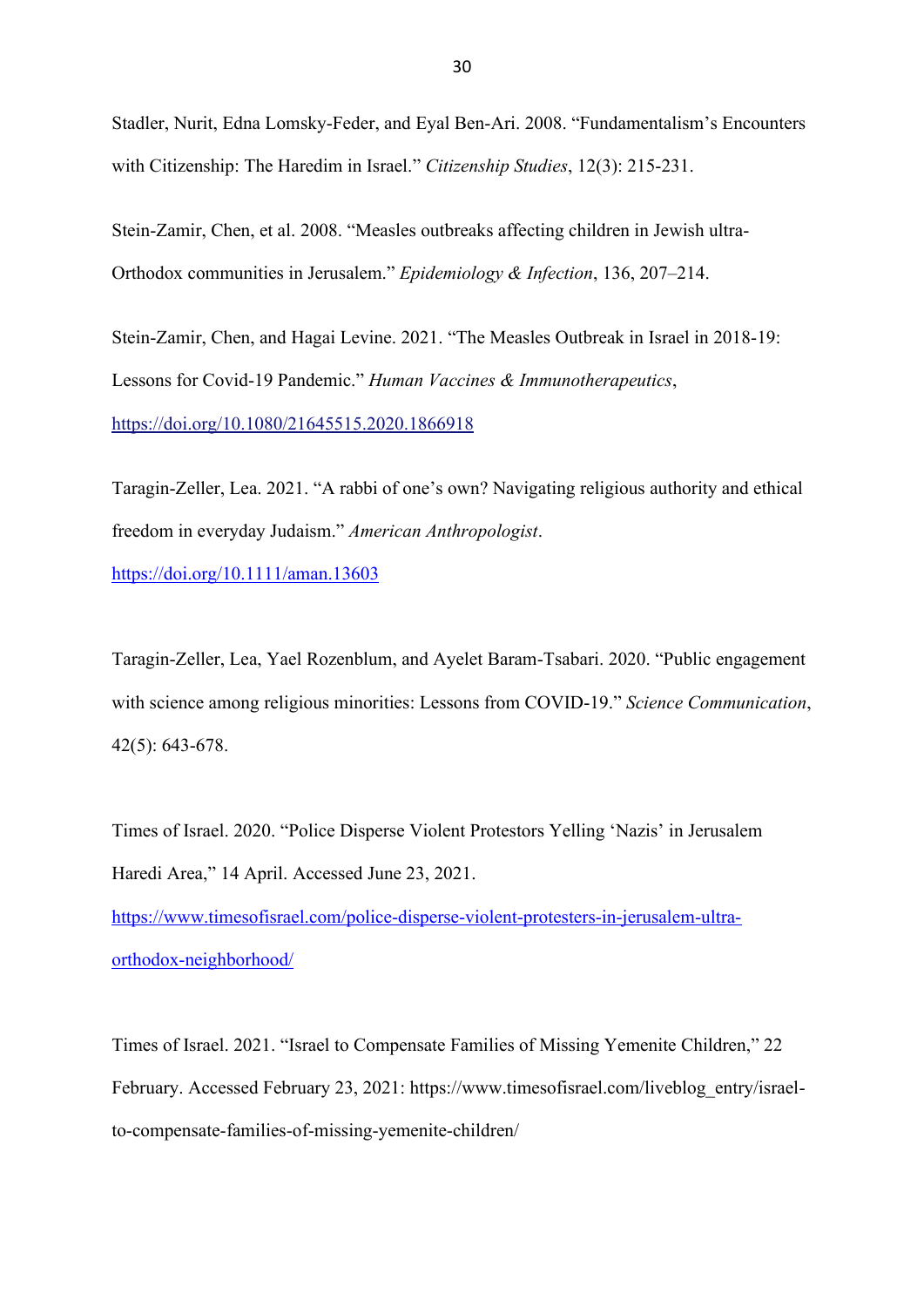Wald, Priscilla. 2008. *Contagious: Cultures, Carriers, and the Outbreak Narrative*. Durham: Duke University Press.

Wallach, Yair. 2020. *A City in Fragments: Urban Text in Modern Jerusalem*. Stanford: Stanford University Press.

Weiss, Meira. 2001. "The Immigrating Body and the Body Politic: The 'Yemenite Children Affair' and Body Commodification in Israel." *Body & Society*, 7(2-3): 93-109.

Weiss, Meira. 2002. *The Chosen Body: The Politics of the Body in Israeli Society*. Stanford: Stanford University Press.

Whitmarsh, Ian, and Elizabeth F.S. Roberts. 2016. "Nonsecular Medical Anthropology." *Medical Anthropology*,<https://doi.org/10.1080/01459740.2015.1118099>

Wilson, Thomas, and Hastings Donnan. 2006. *The Anthropology of Ireland*. London: Bloomsbury.

Xun, Zhou, and Sander L. Gilman. 2021. *'I Know Who Caused COVID-19': Pandemics and Xenophobia*. Chicago: The University of Chicago Press.

Yadgar, Yaacov. 2020. *Israel's Jewish Identity Crisis: State and Politics in the Middle East*. Cambridge: Cambridge University Press.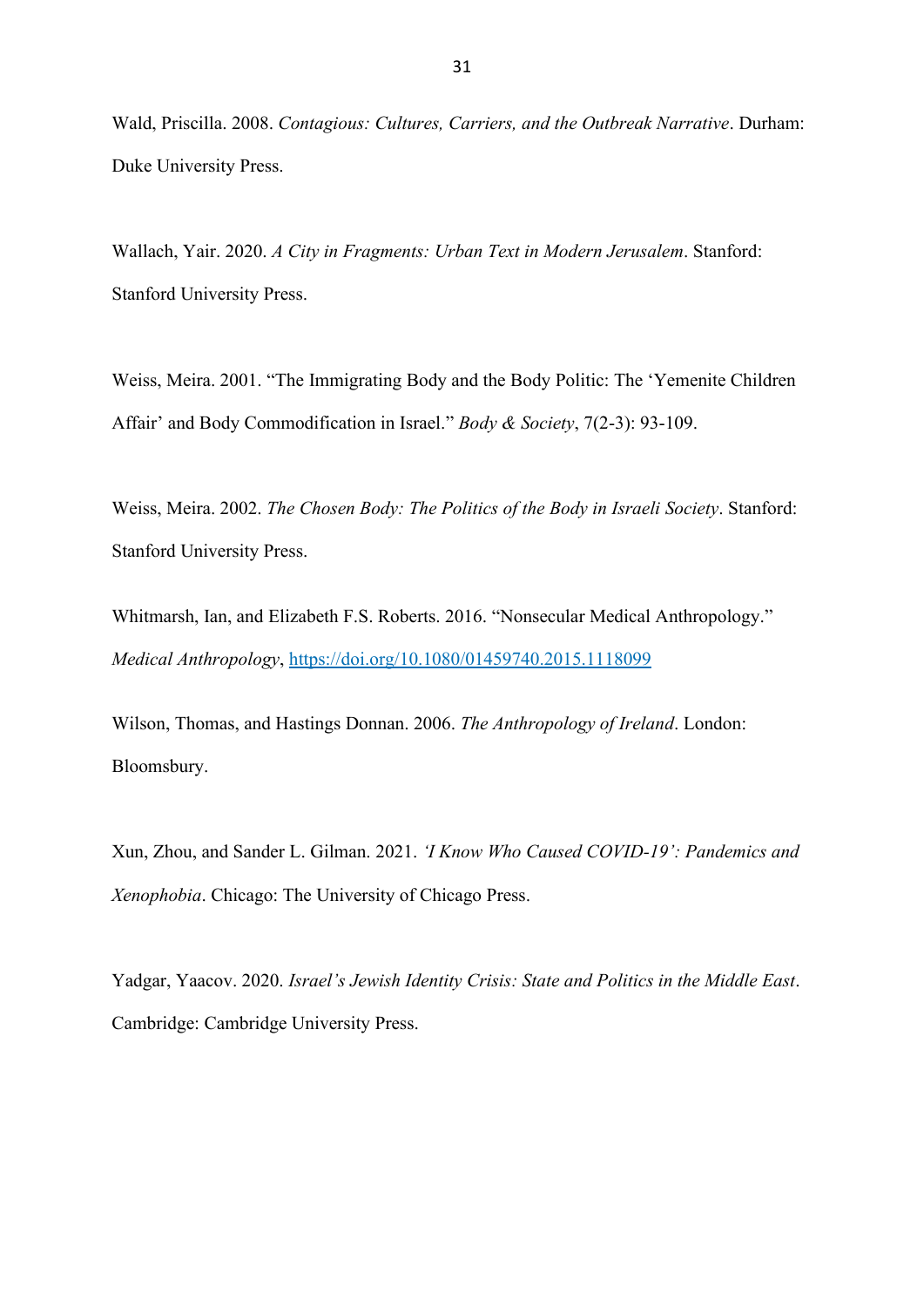<sup>1</sup> While Jerusalem has constituted the center of political governance in Israel since the State's establishment in 1948, the region has historically been – and remains – a borderland in so far as the area is claimed as part of a future Palestinian state (see Wallach 2020).

<sup>2</sup> Haredi Jews live in accordance with strict interpretations of teachings derived from the Hebrew Bible (*Tanakh*) as well as a rich body of rabbinic literature, commentary, and rulings encoded in the Talmud. The Haredi world consists of multiple groups, each with their own religious leaders, teachings, and observances. This population can be loosely divided into Lithuanian *yeshiva*-based (Torah learning) communities, Hasidic dynasties who often speak Yiddish as a first language, and Sephardi Haredim (who trace their origins to the Iberian peninsula, North Africa and the Middle East). Differences aside, these groups present themselves as being the authoritative and authentic bearers of Judaism.

<sup>3</sup> See Yadgar (2020) for a critique of the term 'Jewish State.'

<sup>4</sup> The Law of Return grants Israeli citizenship to anybody with a Jewish parent or grandparent.

<sup>5</sup> This paper focuses exclusively on parents who identified as Haredi, though the pool of parents I met described themselves using diverse definitions of Orthodoxy that included modern Orthodox, Orthodox, and *Dati Leumi* (Religious Zionist). *Dati Leumi* Jews are specific to the case of Israel, and typically take a nationalist position based on the integration of Orthodox Jewish and Zionist philosophies. Haredi Jews constitute approximately 12% of the total the Israeli population (around nine million), and are a growing demographic due to high total fertility rates (Malach and Cahaner 2019). One quarter of Israel's Haredi Jewish population live in the Jerusalem region (approximately 220,000 of one million), see Korach and Choshen (2018).

<sup>6</sup> The *pashkevilim* punctuated the streets of Mea She'arim, a neighbourhood that is a bastion of Haredi Judaism and is known for having tense relations with state and public health services.

32